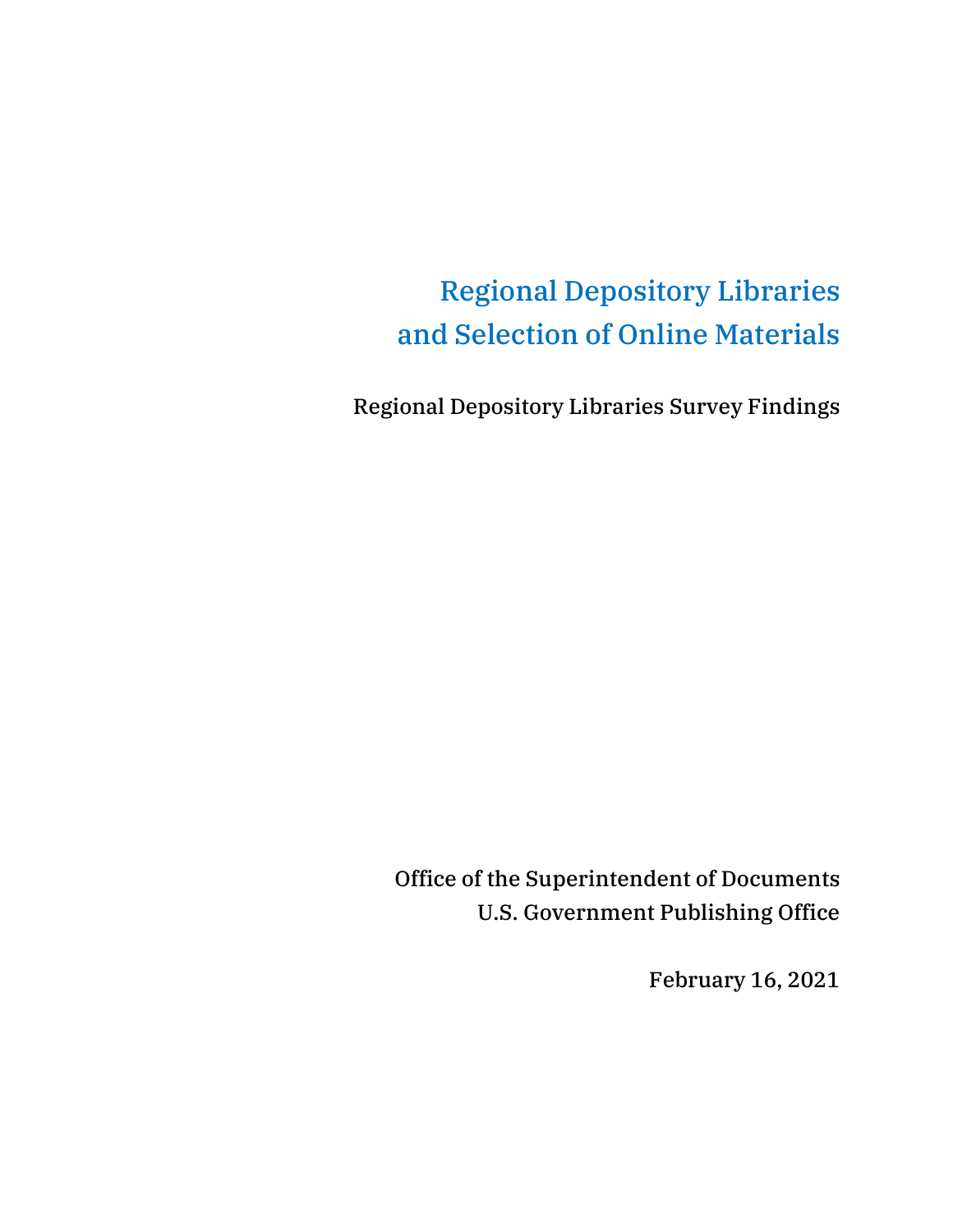# **Table of Contents**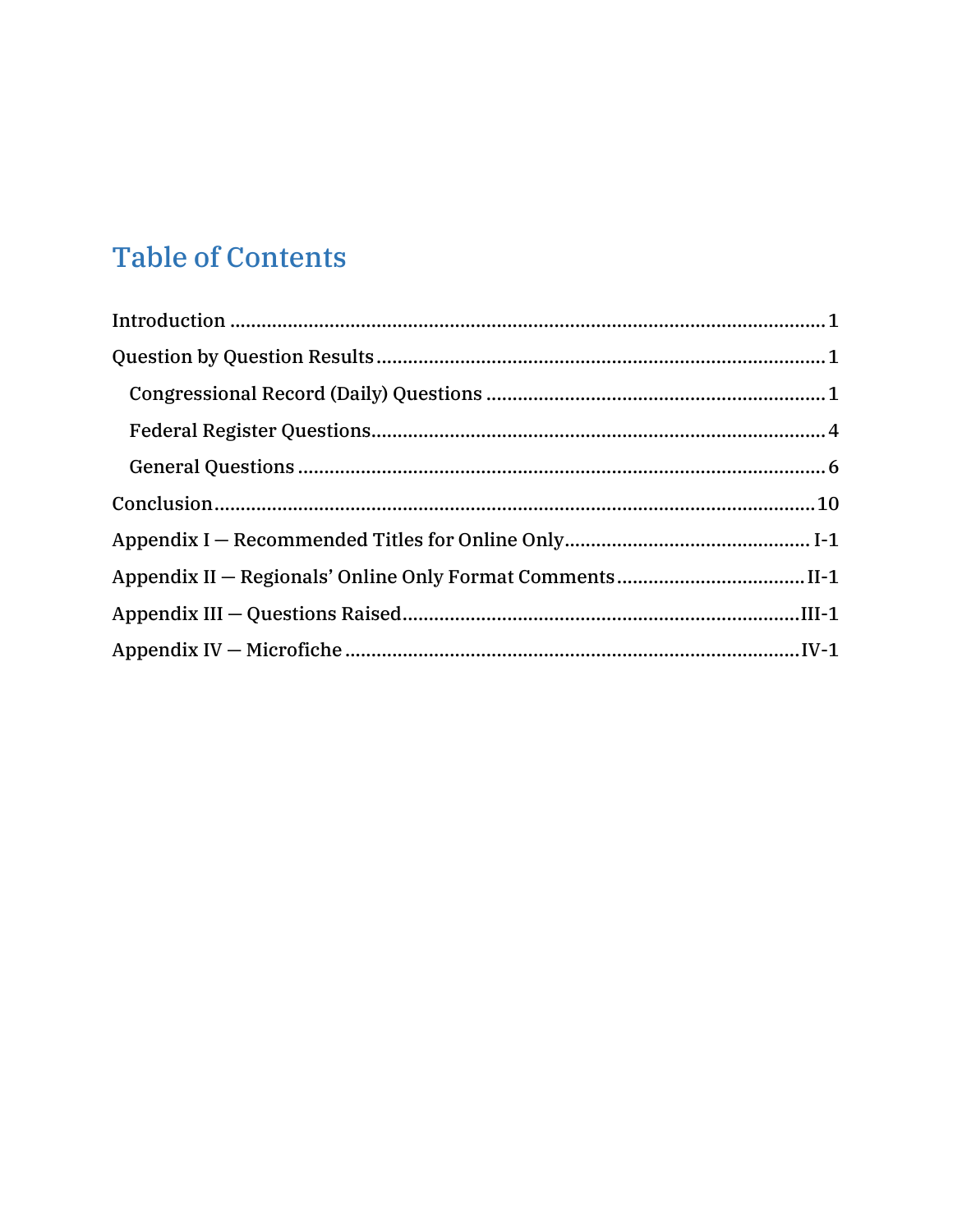# <span id="page-2-0"></span>Introduction

Regional depository library coordinators have long indicated a strong desire for increased flexibility to effectively manage their depository resources, including the ability to adjust their Government documents collections to meet local needs and to expand their capability to serve the increasing number of remote users. They also have expressed the desire to move to more digital collections, as other areas of their libraries are doing.

The Superintendent of Documents seeks to accommodate regional depository libraries with such flexibilities as much as practicable. One way is for Library Services and Content Management (LSCM) to explore the ability to have "online" as a format selection option for regional depository libraries, without them having to also select an equivalent tangible version. To this end, a [Superintendent of Documents Public Policy Statement](https://www.fdlp.gov/file-repository/about-the-fdlp/policies/superintendent-of-documents-public-policies/4583-superintendent-of-documents-draft-public-policy-statement-regional-depository-libraries-online-selections) was drafted, but is not yet signed nor is it in effect.

In the planning stages is a test to adopt this selection process for the Federal Register and the Congressional Record (Daily). At the onset a survey was conducted of regional depository library coordinators in order to:

- Gauge regional depository interest in this prospect.
- Provide LSCM an insight into how regional depositories might implement such a practice.
- Inform the development of processes for LSCM.

The survey was launched September 17, 2020 and closed October 19, 2020. There was a 100% response rate, with all forty-six designated regional depository libraries submitting the survey.

# <span id="page-2-1"></span>Question by Question Results

### <span id="page-2-2"></span>**CONGRESSIONAL RECORD (DAILY) QUESTIONS**

Question 1: If given the opportunity to select the online version of the Congressional Record (Daily) without having to select a tangible version, would you select only the online version?

Thirty-three, or 72%, of regional depository libraries responded that, yes, if given the opportunity

they would select only the online version of the Congressional Record (Daily). The thirteen libraries that answered "No" were asked the follow-up question, "Why would you continue to select the tangible version of the Congressional Record (Daily)?" Three libraries answered that library users prefer the tangible version. While five "other" responses related to having reliable back-up copies in case online versions are not available, another five responses conveyed the importance of having tangible versions in a comprehensive collection. The officialness of

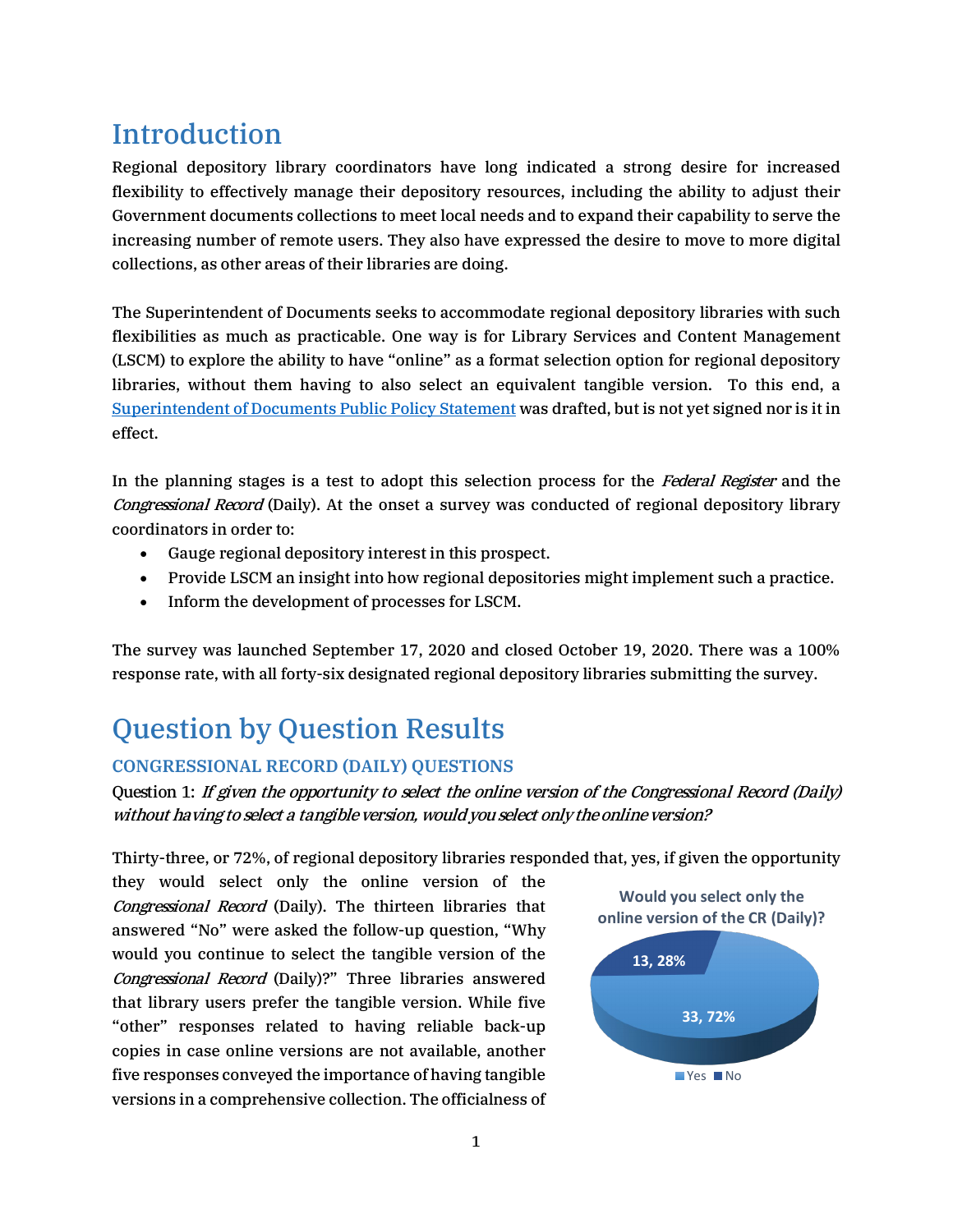the *Congressional Record* (Daily) printed version was also mentioned as a reason for continuing to select it. Listed here are the "other" responses as submitted:

- Printed is still considered official.
- Access in multiple formats means more reliable access.
- Librarian concerns over online availability.
- Although the *Congressional Record* daily is not part of our Preservation Steward agreement, I would still hang on to this for posterity and preservation. We receive these in microfiche so they don't take up much space.
- To create a comprehensive collection and have a way to provide access even if technology is not available.
- Backup copies.
- We believe it is important, as the regional repository to have a tangible copy available in the state.
- Our regional policy overall prefers tangible for comprehensive collections of record.
- For preservation purposes, and in case of Internet outages. If microfiche were discontinued, however, we would select online rather than paper.
- If we would still receive the bound *Congressional Record*, then the answer to the previous question would be yes.

### Question 2: Is the Congressional Record (Daily) retained in your regional collection once the Bound Congressional Record is received?

Many, thirty-two or 70%, regional depository libraries do not retain the Congressional Record (Daily) once they receive the Bound Edition. Fourteen, or 30% of regionals, do retain the dailies. One cannot determine, however, the format of the retained issues from the responses.

An additional question was asked of the fourteen regional depository coordinators who indicated they retain the Congressional Record (Daily): "Would you consider being a





preservation steward for the Congressional Record (Daily)?" One indicated they would consider becoming a preservation steward, while three indicated they might consider it. The greatest response from regionals when asked if they would consider becoming a preservation steward for the Congressional Record (Daily) was "No".

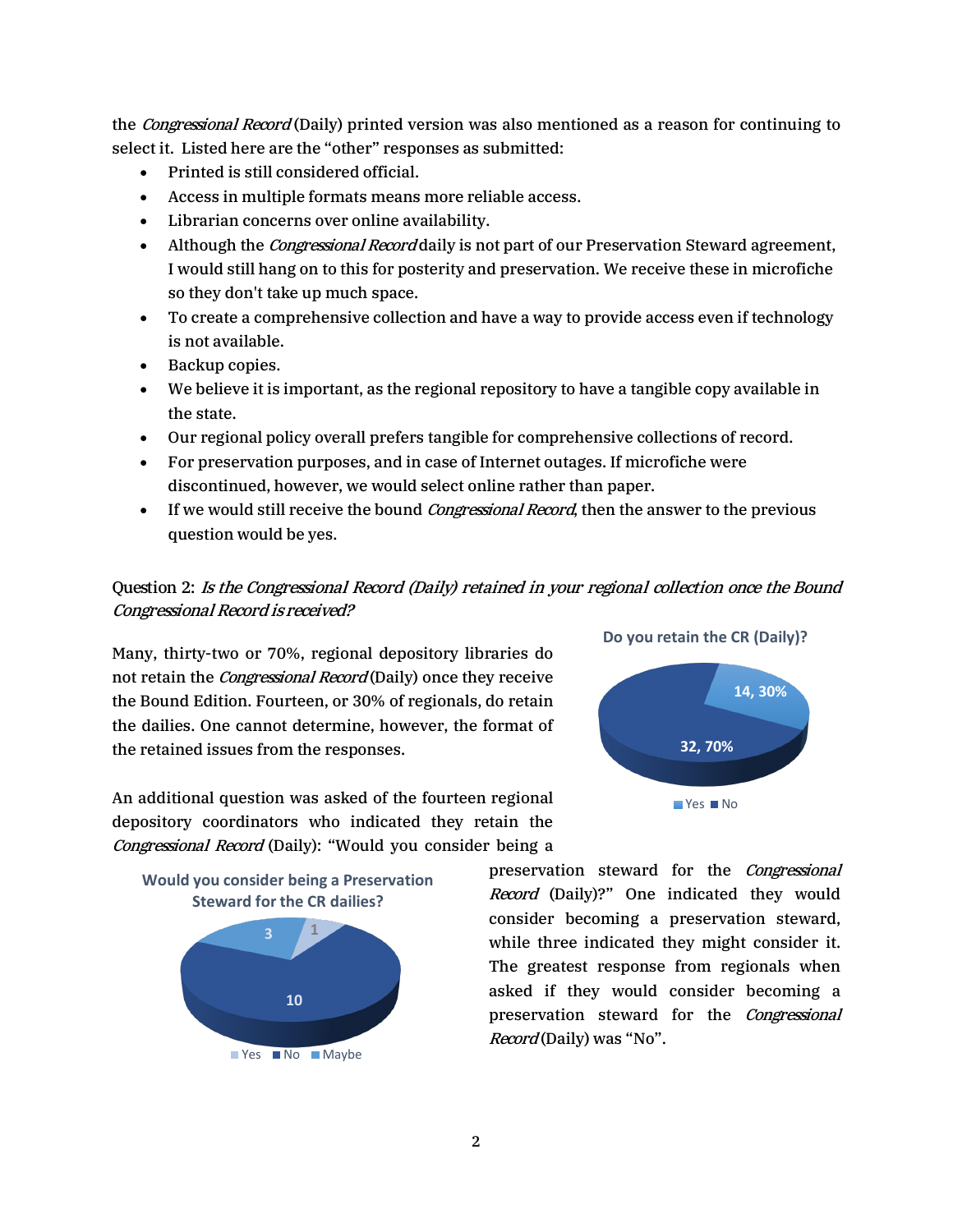### Question 3: Do you have a signed agreement with another institution to retain and share the Congressional Record(Daily)?

Most, forty-one or 89%, regional depository libraries do not have signed agreements with another institution to retain and share the Congressional Record (Daily). However, five regionals reported that, yes, they do have such agreements. Institutions with which they have signed agreements were identified:

• Intrastate shared regionals, University of North Dakota receives and retains congressional materials and they share with North Dakota State University.



- The University of Virginia has a shared regional agreement with the University of North Carolina-Chapel Hill, where the *Congressional Record* (Daily) is retained.
- The University of Missouri has an agreement with the University of Missouri School of Law Library.
- The State Library of Oregon has an agreement with Portland State University.
- The University of New Mexico has agreements with New Mexico State Library and New Mexico State University.



#### Question 4: *Do any of your selectives retain the Congressional Record (Daily)?*

The intent of this question was to try to determine how widespread the retention of the Congressional Record (Daily) is among depository libraries. Thirty-two, or 70% of regional coordinators, responded to this question. Of those, 78%, or twenty-five, indicated they did not know if their selectives were retaining the *Congressional Record* (Daily). While one regional indicated there are a

couple of their selectives that retain the dailies, six, or 2%, indicated that none of their selectives keep them.

### Question 5: Would your library be interested in receiving the Congressional Record(Daily) through digital deposit?

The number of regional depository libraries with an interest in receiving the Congressional Record through deposit of digital files is almost the same as those who do not have an interest. Ten expressed an interest, while twelve did not. The overwhelming number of responses,

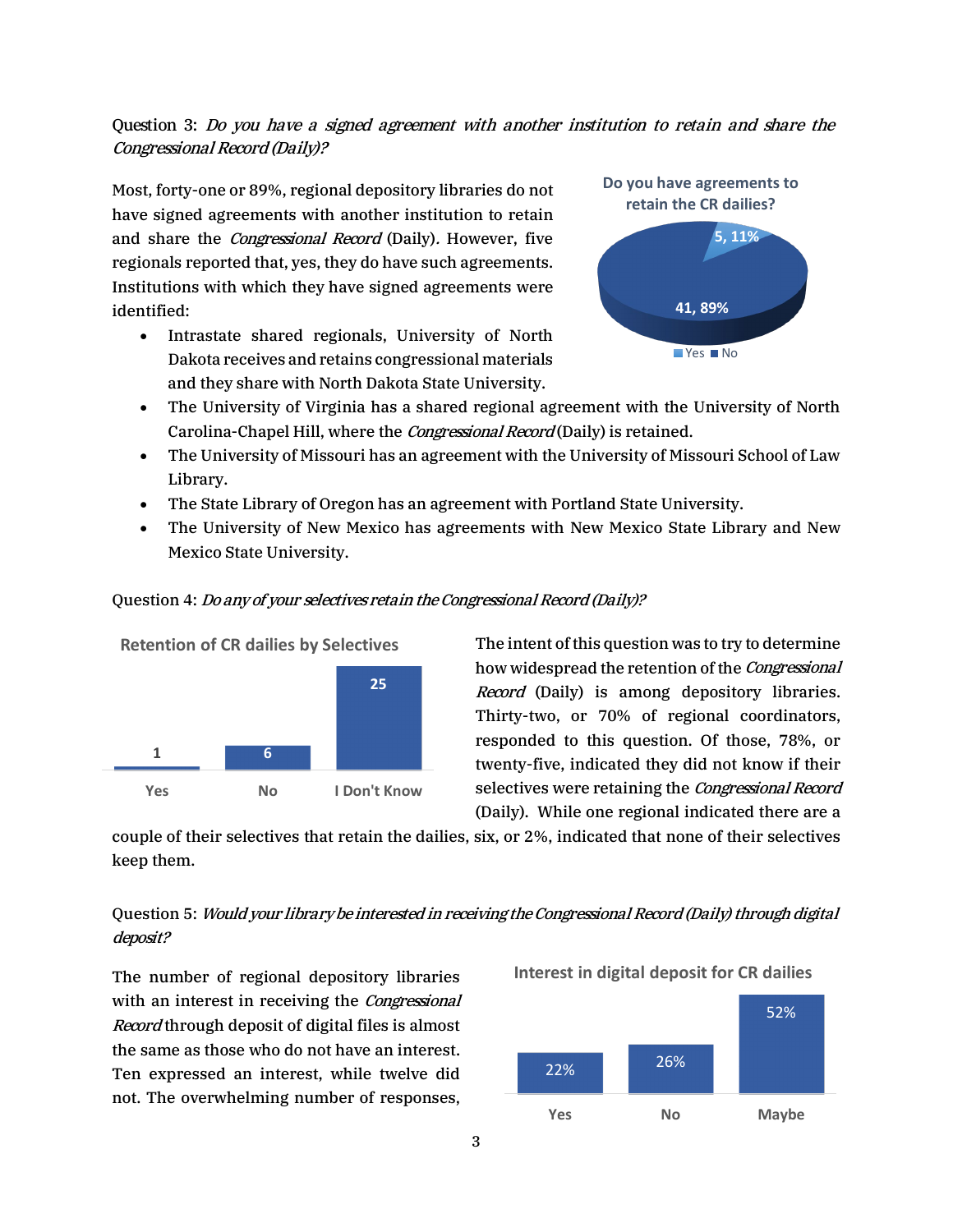twenty-four or 52%, came from those libraries who might be interested in digital deposit of the Congressional Record (Daily) and responded with "Maybe". This is not surprising. Though digital deposit is being explored, there are no details about how it would work or what might be required for libraries to receive files. "Maybe" is a prudent answer with so much uncertainty about the process.

### <span id="page-5-0"></span>**FEDERAL REGISTER QUESTIONS**

Question 1: If given the opportunity to select the online version of the Federal Register without having to select a tangible version, would you select only the online version?

Thirty-two, or 70%, of regional depository libraries responded that, yes, if given the opportunity they would select only the online version of the Federal Register. The fourteen libraries that answered "NO" were asked a follow-up question, "Why would you continue to select a tangible version of the Federal Register?" The responses given were very similar to those for the Congressional *Record* (Daily)  $-$  four libraries answered that library users prefer the tangible version. Other reasons for continuing to select the tangible version relate to having



reliable back-up copies in case online versions are not available, and the importance of having tangible versions in a comprehensive collection. The need for "a tangible record of governmental actions to ensure effective public oversight of the federal government" was a unique response. Listed here are the "other" responses as submitted:

- Multiple formats ensure greater access.
- Feel it is important to preserve a tangible version, even if users prefer online format.
- Librarian concerns over online availability.
- A tangible record of governmental actions is needed to ensure effective public oversight of the federal government.
- Again, we get this in fiche and would retain for posterity.
- To create a comprehensive collection and have a way to provide access even if technology is not available.
- Backup copies
- We believe it is important, as the regional repository to have a tangible copy available in the state. Copies from the tangible copy are requested by users
- Our regional policy overall prefers tangible for comprehensive collections of record
- In case of Internet outages. Some of our users in the legal community prefer tangible. If microfiche were discontinued, however, we would not want a paper version.
- We only retain the paper for two years plus present. We keep the microfiche longer.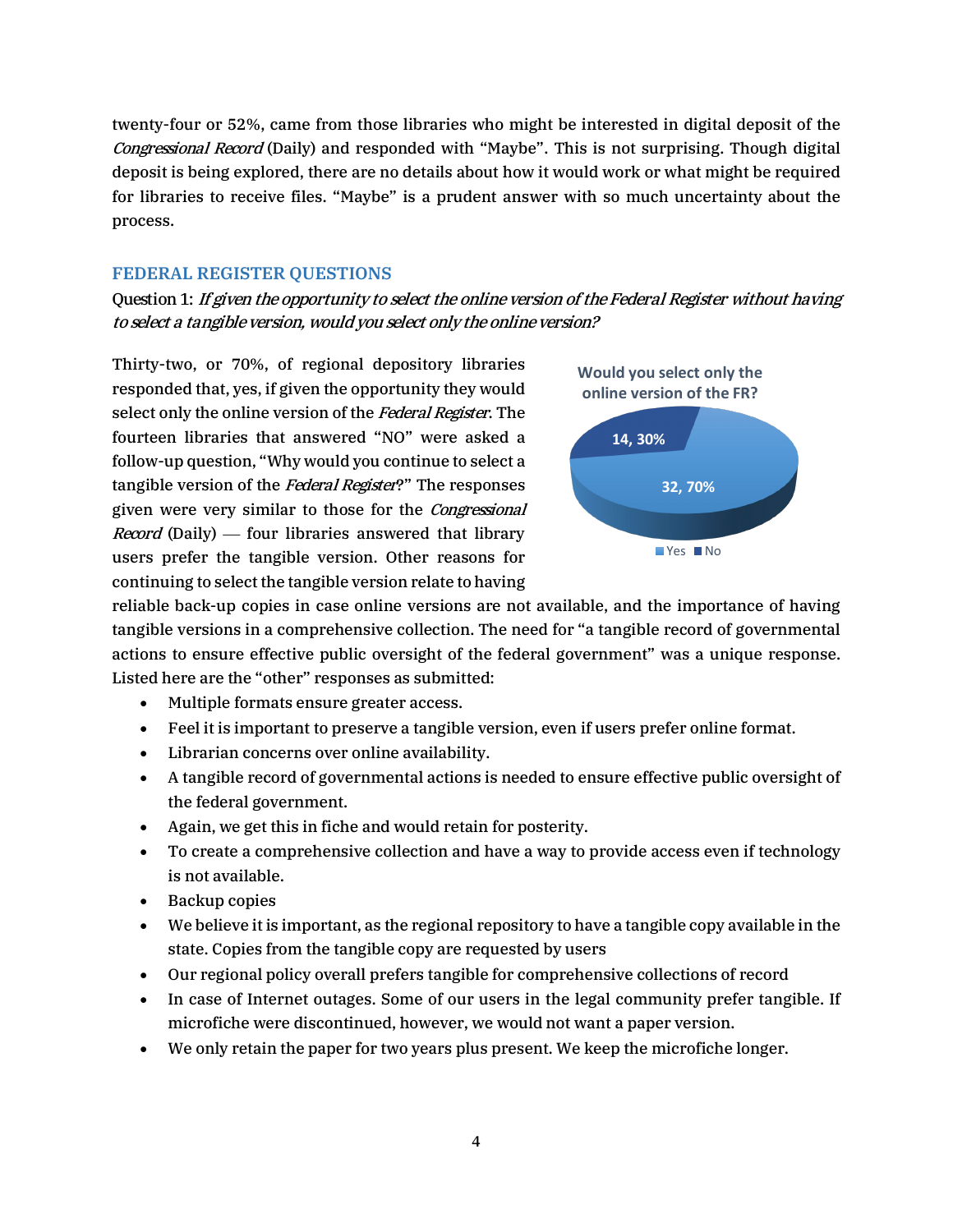### Question 2: Is the Federal Register retained in your regional collection once the Code of Federal Regulations is received?

A majority, twenty-nine or 63%, of regional depository libraries continue to retain the Federal Register once they receive the Code of Federal Regulations(CFR). Though, once again, it is not known in which format the title is kept. Seventeen, or 37%, of regionals discard the Federal Register upon receipt of the CFR.



An additional question was asked of those twenty-

nine regional depository coordinators who answered "Yes" to retaining the Federal Register: "Would



you consider being a preservation steward for the Federal Register?" One regional indicated they would consider becoming a preservation steward, while six, or 21%, said they might consider it. When asked if they would consider becoming a preservation steward partner for the Federal Register, the response most often given, at twenty-two or 76%, was "No".

Question 3: Do you have a signed agreement with another institution to retain and share the Federal Register?

An overwhelming majority, forty-four or 96%, of regional depository libraries are not party to an agreement to retain or share the *Federal Register* with another institution. The two regional coordinators who responded "Yes", identified with whom they have signed agreements:

- The University of Virginia has a shared regional agreement with the University of North Carolina-Chapel Hill (microfiche)
- The University of New Mexico has agreements with the New Mexico State Library and New Mexico State University



**Yes** No

#### Question 4: Do any of your selectives retain the Federal Register?

Fifteen fewer regional depository coordinators responded to this question than did for this identical question for the *Congressional Record* (Daily). Of the seventeen who answered, 88% or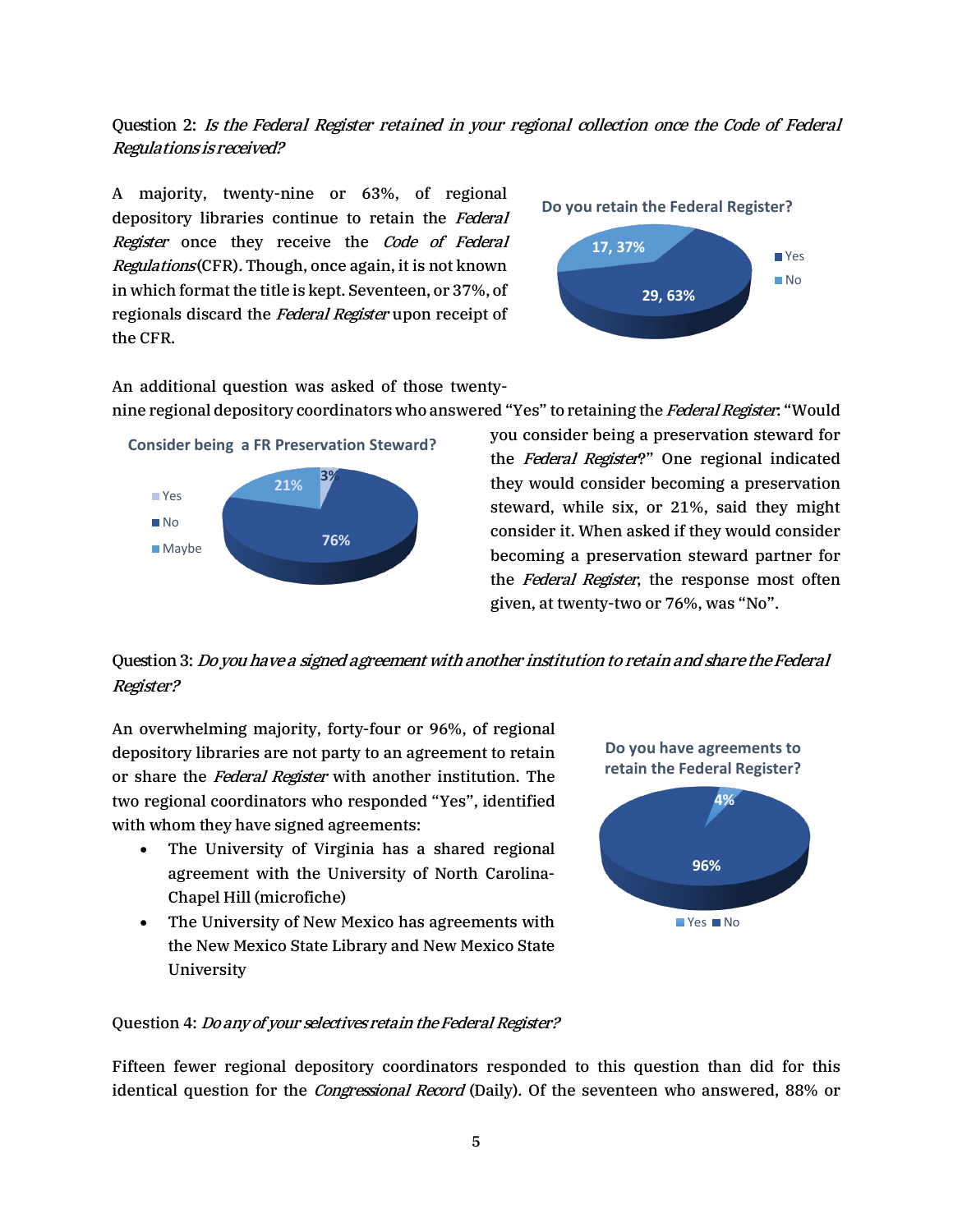fifteen replied they did not know if any of their selectives retained the Federal Register. Another two coordinators indicated that none of their selectives keep it. As the figure to the right shows, there were no "Yes" responses to the question: "Do any of your selectives retain the Federal Register?"



Question 5: Would your library be interested in receiving the Federal Register through digital deposit?

Regional depository coordinators are somewhat more interested in receiving the Federal Register through digital deposit than they are with the Congressional Record,as shown with a 6% increase in "Yes" responses. However, there also was a slight increase in the "No" responses. Both "Yes" and "No" replies numbered thirteen, or 28%, each. The "Maybe" responses totaled twenty, or

**Interest in digital deposit of the FR**



44%. Again, this is not unexpected, given that there is no digital deposit process in place.

#### <span id="page-7-0"></span>**GENERAL QUESTIONS**

Question 1: For which other titles/series would you like to be able to select only the online format? Let us know up to 5 of your top priorities.

Fifteen regionals responded with N/A, None, or Not sure, and one regional responded that they could not answer this as they were teleworking and didn't have access to their collection management files. Two general categorical statements were made:

- Titles that will later be collected into a bound volume
- Titles that supersede rather quickly (within 1-12 months). These materials require personnel processing time that is not warranted for the shelf life of these items.

Five or more regional depository coordinators identified the following titles as being among those they would like to have the capability to select only the online version. The number in parentheses indicates how many times it was suggested.

- Code of Federal Regulations (8)
- Committee hearings (8)
- FCC Record (7)
- House Documents (5)
- House Reports (5)
- Senate Documents (5)
- Senate Reports (5)

The complete list of titles recommended by respondents is found in Appendix I.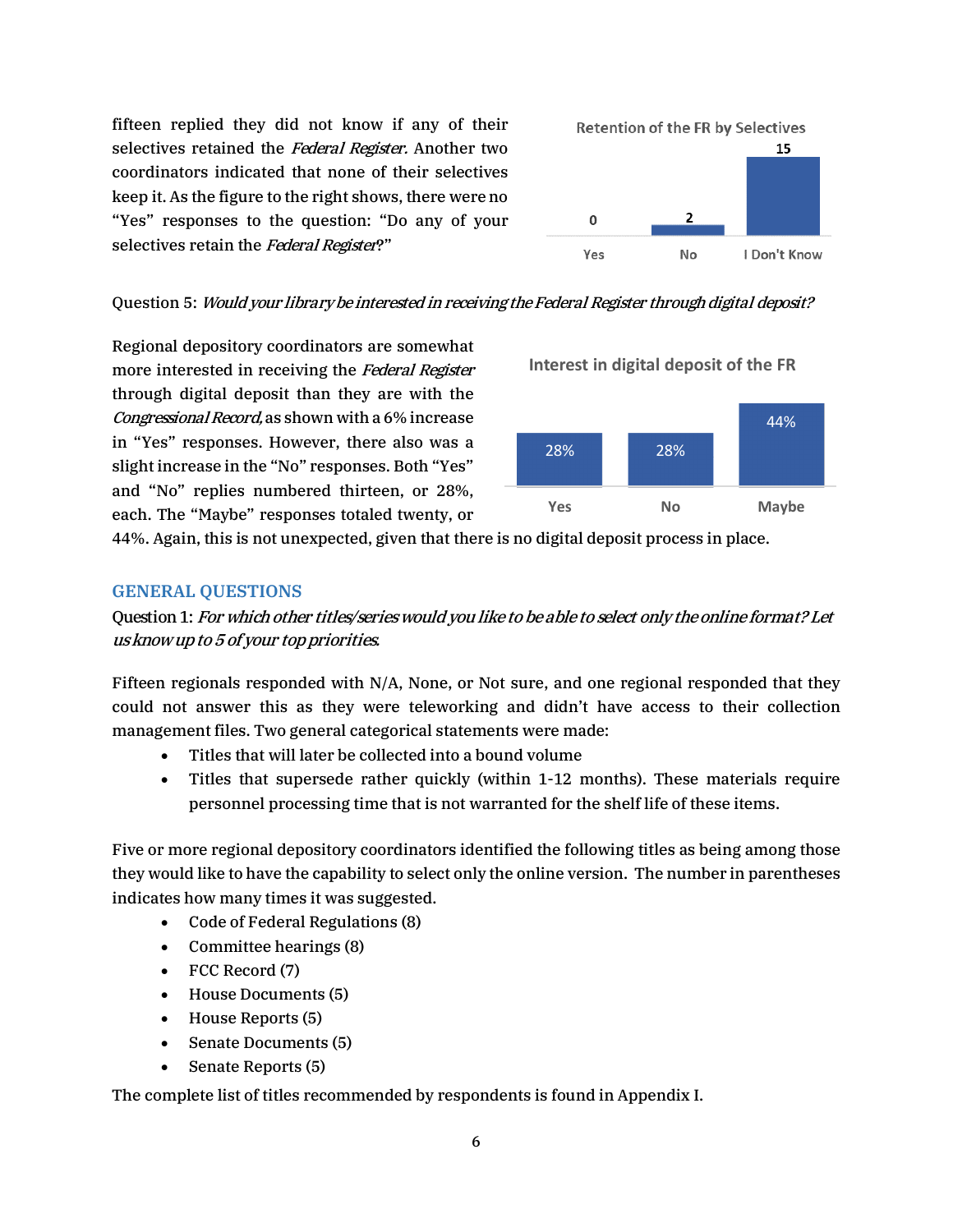### Question 2: Please provide any comments you have about regional depository libraries selecting "online" as a format without having to also select a tangible format.

Six regional depository coordinators indicated they had no comments. The responses of the remaining forty coordinators offered sixty-nine observations. Regional depository coordinators who specifically stated they support or favor the ability to select an online version without having to select a corresponding tangible version received the highest number of responses at twelve, or 17% of the observations, while six or 9% indicated a continued value in receiving tangible materials. Another respondent pointed out that there are positives and negatives on both sides of this question.

Twelve, or 17% of observations, expressed uncertainty about or reluctance to select only an online format without having to select a corresponding tangible version of the title. The greatest reluctance conveyed was for the permanent availability of online titles with five, or 7%, of the total observations. Concern was expressed over Internet connectivity/outages, file corruption,



"censorship of web-based resources", "continuity of information access across administrations," and "technical or political issues that could affect digital access" such as government shutdowns. Concern for library patrons who prefer to use paper resources was reflected in 4%, or three observations. Two respondents, 3%, had concerns about being able to maintain a tangible depository collection.

One shared their collection philosophy that there should be a comprehensive tangible collection in the state, while another shared that their selectives rely on the regional's tangible collecton. The officialness of the online content being offered was questioned and seen as a concern to selecting only online versions for one respondent, as was the completeness of online content.

In addition to the twelve, or 17%, who favored selecting only online versions, one respondent stated that allowing regional depository libraries this option "aligns appropriately with patron access needs and changing library dynamics (space, staffing, etc.)". This is supported by the comments of others. Ten, or 15%, of the observations viewed this option as being a "space saving measure". Four, or 6% of respondents shared that most of their patrons are using online resources, and one respondent took this thought further and said online content makes "materials more accessible to a larger portion of our state". Another 6% indicated a collection development preference for digital content, as is shown in this statement, "My administrators jump at every chance to go online/discard print". Three respondents, or 4%, addressed their need for flexibility with comments like this is a "great way to allow us flexibility in managing our collections and space." It was thrice mentioned that staff time spent on certain processes could be saved as it would be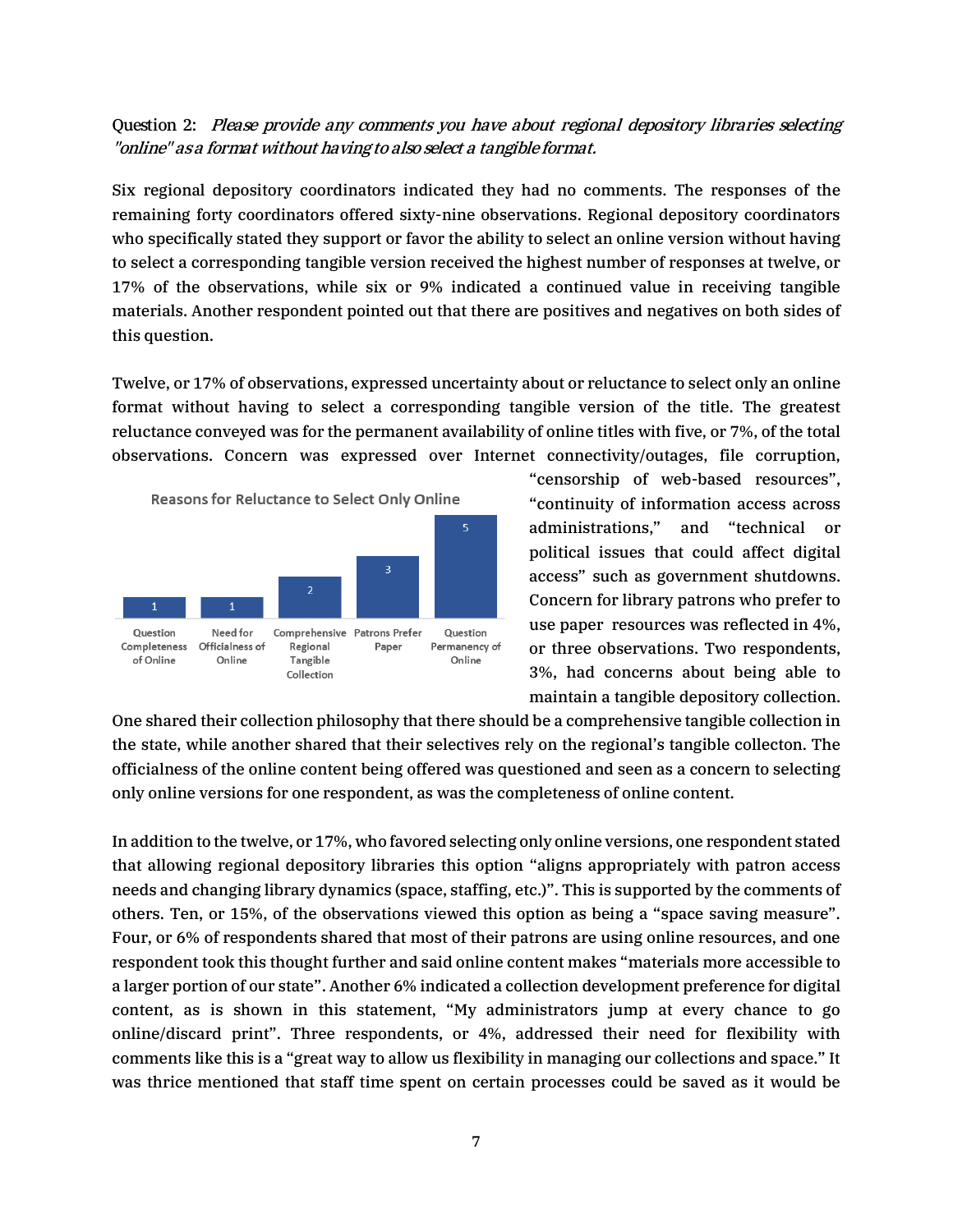"helpful not to have to process a piece multiple times — when it arrives and later when it is replaced by a bound volume or superseded"; there would be less exception processing with dailies online.

Ten respondents indicated they would be more receptive to the idea of selecting only online versions if there were certain stipulations, shown in the table below:

| If there were certain stipulations                                          | ÆŦ | % |
|-----------------------------------------------------------------------------|----|---|
| Applied to titles that are superseded or replaced by bound volumes          | 5  | 7 |
| Assurances that tangible copies are geographically distributed              | 2  | 3 |
| Online versions are maintained on a secure and permanent site               |    | 2 |
| Patrons can easily access items when needed without restrictions            |    |   |
| Online version of the <i>Congressional Record</i> was considered "official" |    |   |

All of the comments provided in response to this question are found in Appendix II.

### Question 3: Please provide any questions you have about regional depository libraries selecting "online" as a format without having to also select a tangible format that you would like GPO to address.

Twenty-five responses to this question conveyed the coordinator had no questions for the U.S. Government Publishing Office (GPO) at this time. The other twenty-one submissions generated thirty observations. Three major themes emerged from those questions/comments:

- Preservation of the tangible versions;
- Preservation of the digital versions; and
- Meaning of digital deposit.

Seven, or 23%, of the observations related to the preservation or continued accessibility of the tangible versions of titles, with questions revolving around the regional discard policy and the concept of preservation stewards. "Would regionals who still receive and retain the tangible be something like preservation stewards for those items?" and "Would we try to retain four geographically dispersed copies in tangible?" are representative of this topic.

The concern for preservation and permanent



public access to the digital versions of titles was expressed in six, or 20%, of the twenty-eight observations. "Will there be a dark archive for the online version so that it can be restored in the event of a disaster?" and "What plans are in place to insure the long-term accessibility of such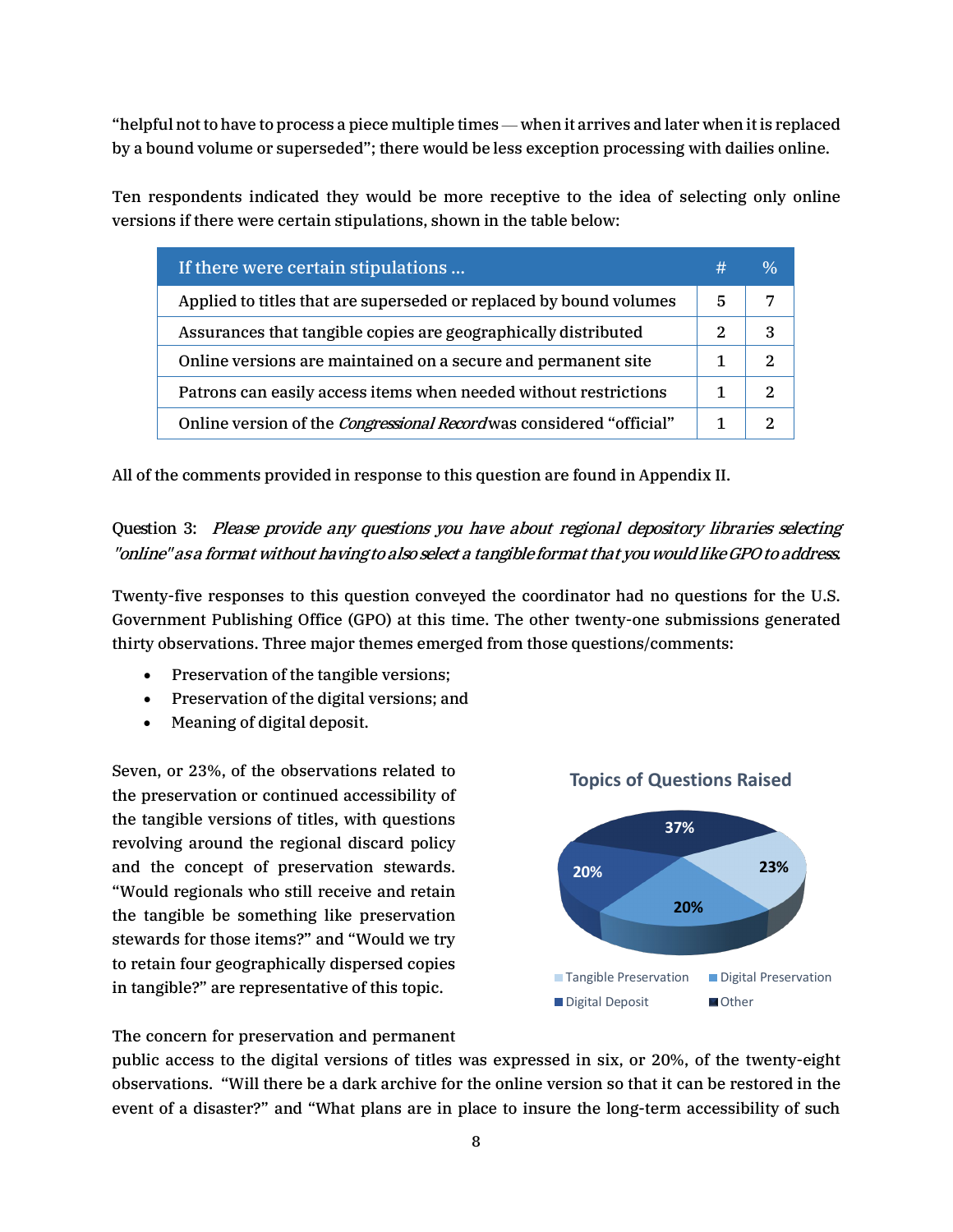resources?" reflect these apprehensions. And yet another offered a suggestion for consideration, "Would the GPO consider working with universities to establish a network of secondary hosting services to ensure long-term continuity of access for online-only resources?"

Digital deposit also accounted for six, or 20%, of the remarks. They dealt primarily with clarifying what digital deposit means. "Does digital deposit mean storing digital files?" and "Will a digital copy be sent to the libraries that select "online" as a format?" are representative questions.

The other remaining eleven, or 37% of the observations, include a variety of remarks such as:

- Would the online format be acceptable for legal purposes?
- How will the catalog records for the "online" format differ from the records we now receive for the document which includes the PURL?
- Many individuals still prefer paper format as it tends to be easier to search.
- I think this is a good idea.

All of the responses to this question are found in Appendix III.

Question 4: The selection rates for the Congressional Record (Daily) and the Federal Register in microfiche are high, though we hear anecdotally that library patrons do not like to use it. Briefly, tell us why you select microfiche and how you use it, e.g., weed the paper daily editions when they supersede, but retain them in microfiche.

Regional depository libraries are required to retain the daily issues of the *Congressional Record* until they receive all the bound editions for a volume; this includes the bound volumes for the dailies and the indexes. Regional depository libraries are required to retain only two years of the Federal Register. It is the decision of the library as to whether they select and retain the paper, microfiche, or both formats.

Forty-four of the respondents offered comments about their use of microfiche. The remaining two responded N/A, indicating that they do not select microfiche. Library reasons for selecting microfiche, and practices for retaining the tangible versions, of the *Congressional Record* (Daily) and the Federal Register vary greatly.

Multiple observations were found in most of the comments. Twenty-five responses indicated that the microfiche version of the *Congressional Record* (Daily) and the *Federal Register* is kept by regional depository libraries. Space issues in the library were identified in twenty responses as the reason microfiche is selected. While there were four mentions of selecting microfiche in order to meet the statutory requirement to "retain at least one copy of all Government publications either in printed or microfacsimile form," in another four comments the regional depository coordinator conveyed they would de-select the microfiche if they were able to select only the online version. There were twelve instances of patrons being referred to or preferring online editions of the *Congressional* Record (Daily) and Federal Register. And there were seven indications that microfiche is rarely used, and would not be missed by library patrons if it were no longer available.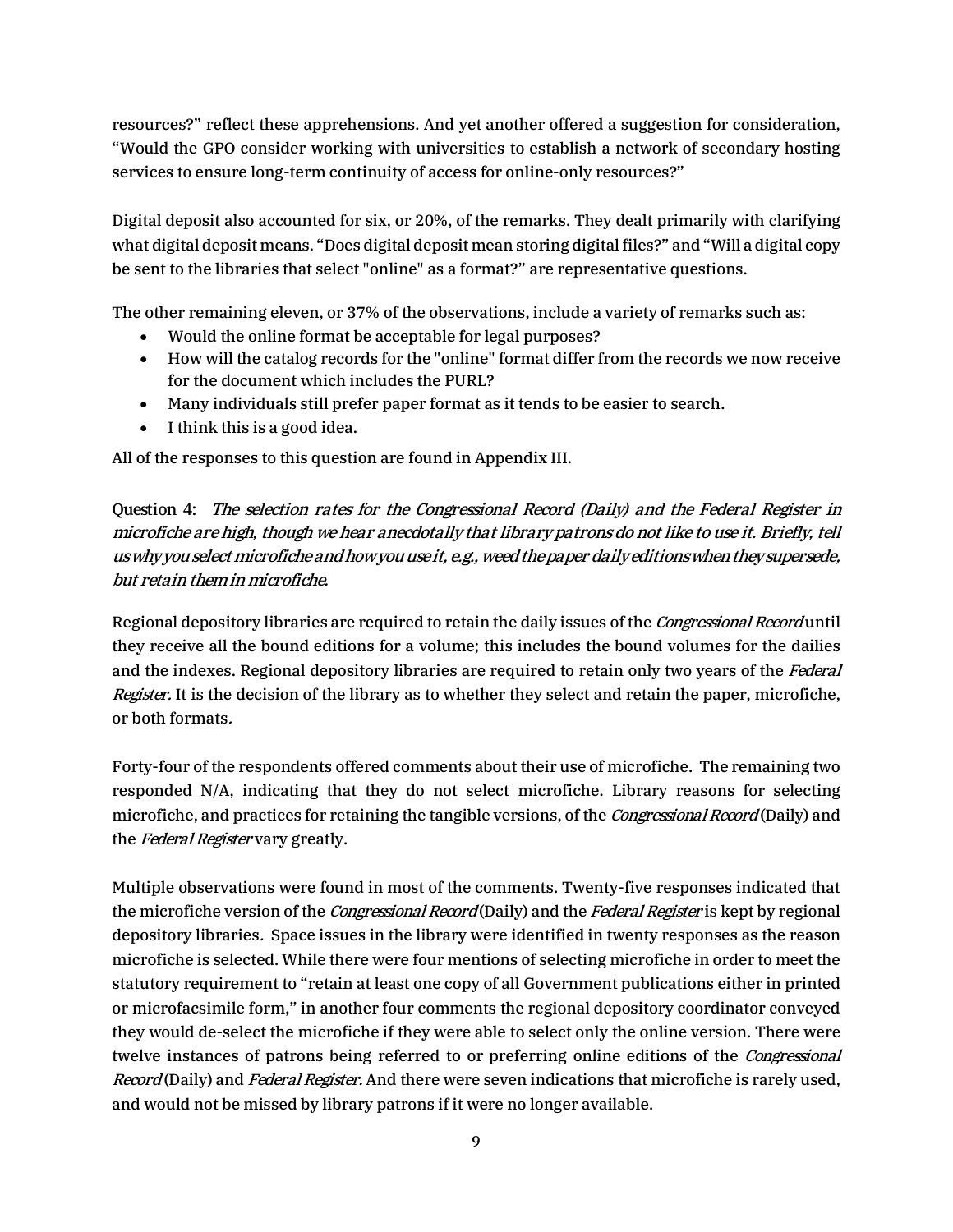All the responses to the question on microfiche uses for the *Congressional Record* (Daily) and the Federal Register are found in Appendix IV.

## <span id="page-11-0"></span>Conclusion

To provide regional depository library coordinators increased flexibility to effectively manage their depository collections, the Superintendent of Documents is exploring the option of having "online" as a format selection without them having to also select an equivalent tangible version. Part of the exploration includes a test using the *Congressional Record* (Daily) and the *Federal Register*. As a first step, a survey was conducted of regional coordinators. With a 100% return rate, much was learned from the results, and the three goals of the survey were achieved:

- Gauge regional depository interest in this prospect.
- Provide LSCM an insight into how regional depositories might implement such a practice.
- Inform the development of processes for LSCM.

With 72% of regionals indicating they would select only the online version of the *Congressional* Record dailies and 70% indicating they would select only the online version of the Federal Register, it is clear a majority of regional depository libraries are interested in the possibility of being able to no longer receive a tangible version of these titles.

Some libraries would make the switch to only online selection as soon as possible. They see it as being in the best interest of their patrons and the library. Some regional depository libraries are selecting microfiche only because of the requirement to retain a tangible copy. Not only is this seen as wasteful, "it doesn't contribute to enhanced access."

Other libraries, though using online resources, would continue to receive the tangible version of these titles. The reasons vary from concerns of preservation and permanency of the access to the digital versions, to a philosophy that a comprehensive tangible collection of depository materials should reside in their state, to serving patrons who still prefer paper, and serving their selective depository libraries that rely on the regional as they manage their own collections. As these trepidations are addressed, or circumstances in libraries change, more libraries may change to only online. As one regional coordinator said, "We would appreciate having the option of online only selection whether or not library takes advantage of it."

The issues and concerns raised, and the questions asked, by the regional depository coordinators will provide guidance in the planning and implementing the test for this new process.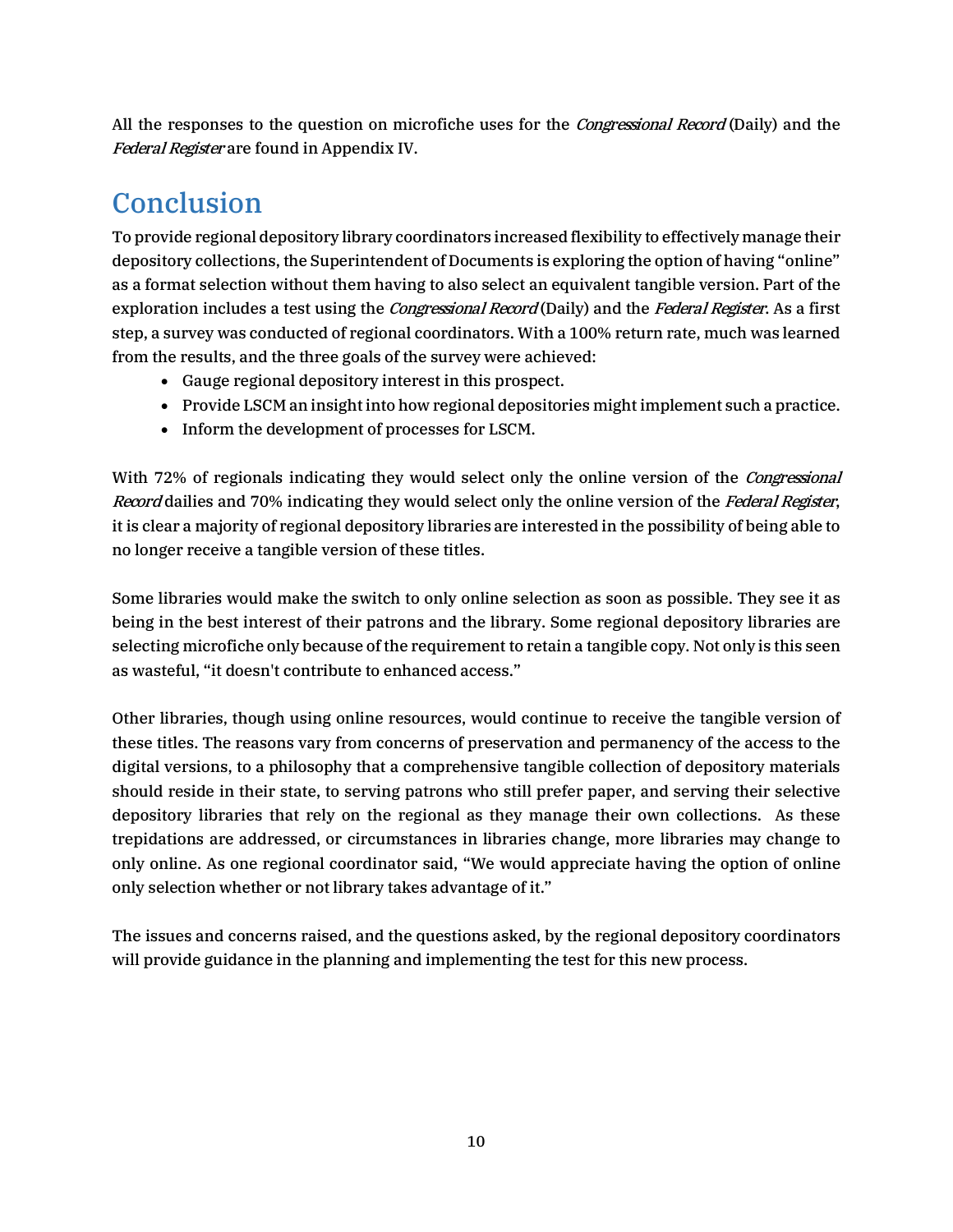# <span id="page-12-0"></span>Appendix I — Recommended Titles for Online Only

The table below shows all the titles suggested in response to this question: For which other titles/series would you like to be able to select only the online format? Let us know up to 5 of your top priorities.

| <b>Titles Recommended for Online Only Format</b>                                        |                               |                                                |                           |  |
|-----------------------------------------------------------------------------------------|-------------------------------|------------------------------------------------|---------------------------|--|
| <b>Title</b>                                                                            | <b>SuDoc</b><br><b>Number</b> | <b>Item Number</b>                             | Times<br><b>Suggested</b> |  |
| <b>Appropriations Committee hearings</b>                                                | $Y$ 4.AP $6/1$ :              | 1011(P)<br>1011-A (MF)<br>1011-B               | $\overline{2}$            |  |
| Budget of the US Government                                                             | <b>PREX 2.8:</b>              | 0853 (P)<br>0853-C-01 (EL)<br>0853-C (CD)      | $\mathbf{1}$              |  |
| <b>Calendar of Business, Senate</b>                                                     | Y 1.3/3:                      | 0998-B (EL)                                    | 3                         |  |
| Calendar of United States House of Representatives and<br><b>History of Legislation</b> | Y 1.2/2:                      | $0998 - A(P)$<br>0998-A-06 (EL)                | 3                         |  |
| Census                                                                                  | $C3$ .                        | multiple                                       | $\mathbf{1}$              |  |
| <b>Code of Federal Regulations</b>                                                      | AE 2.106/3:                   | $0572 - B(P)$<br>0572-B-01 (EL)<br>0572-C (MF) | 8                         |  |
| <b>Congress. House Documents</b>                                                        | Y 1.1/7:                      | 0996-A-02 (P)<br>0996-B (MF)<br>0996-F (EL)    | 5                         |  |
| <b>Congress. House Reports</b>                                                          | Y 1.1/8:                      | 1008-C-02 $(P)$<br>1008-D (MF)<br>1008-I (EL)  | 5                         |  |
| <b>Congress. Senate Documents</b>                                                       | Y 1.1/3:                      | 0996-A $(P)$<br>0996-B (MF)<br>0996-D (EL)     | 5                         |  |
| <b>Congress. Senate Reports</b>                                                         | Y 1.1/5:                      | 1008-C $(P)$<br>1008-D (MF)<br>1008-G (EL)     | 5                         |  |
| <b>Congressional Committee Hearings</b>                                                 | $Y4.*$                        | multiple                                       | 8                         |  |
| <b>Congressional Record (bound)</b>                                                     | X 1.1:                        | 0993-A-01 (P)<br>0993-A (MF)<br>0993-B-02 (EL) | $\mathbf{2}$              |  |
| Digital - Chart Supplement (d-CS) [Formerly Airport/<br>Facility Directory (A/FD)]      | TD 4.79:                      | 0982-L-13 (P)                                  | $\mathbf{1}$              |  |
| Digital Terminal Procedures Publication (D-TPP)                                         | TD 4.80:                      | 0982-0                                         | 2                         |  |
| <b>FCC Record</b>                                                                       | $CC 1.12/3$ :                 | 0284(P)<br>0284-A-01 (EL)                      | 7                         |  |
| <b>Federal Register</b>                                                                 | AE 2.106:                     | 0573-C (P)<br>0573-D<br>0573-F                 | $\mathbf{1}$              |  |
| <b>Internal Revenue Bulletin</b>                                                        | T 22.23:                      | 0957-A-02 (EL)                                 | $\mathbf{1}$              |  |
| List of Sections Affected                                                               | AE 2.106/2:                   | $0573-G(P)$                                    | $\mathbf{1}$              |  |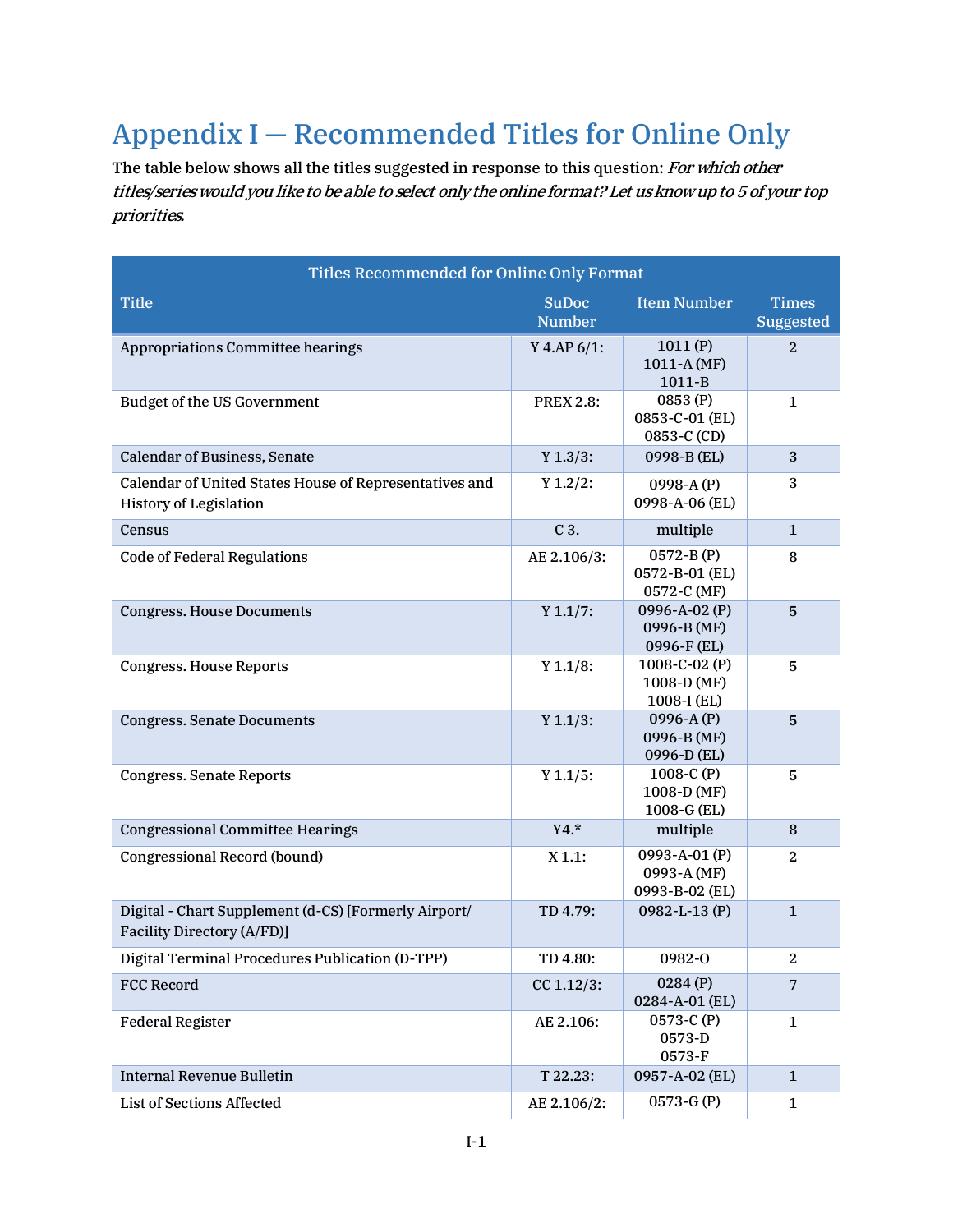| Titles Recommended for Online Only Format  |                                                     |                                              |                           |  |  |
|--------------------------------------------|-----------------------------------------------------|----------------------------------------------|---------------------------|--|--|
| <b>Title</b>                               | <b>SuDoc</b><br><b>Number</b>                       | <b>Item Number</b>                           | <b>Times</b><br>Suggested |  |  |
|                                            |                                                     | 0573-C-01 (EL)<br>0573-D-01 (MF)             |                           |  |  |
| <b>MMWR</b> (multiple series)              | HE 20.7009*                                         | 0508-A*                                      | $\mathbf{1}$              |  |  |
| Private laws                               | AE 2.110/2:                                         | $0575-A(P)$<br>0575-A-03 (EL)                | $\mathbf{1}$              |  |  |
| Public laws (slip laws)                    | AE 2.110:                                           | 0575(P)<br>0575-A-02 (EL)                    | $\mathbf{1}$              |  |  |
| <b>Public Papers of the Presidents</b>     | AE 2.114:                                           | $0574 - A(P)$<br>0574-A-02 (EL)              | $\overline{2}$            |  |  |
| <b>Senate Journals</b>                     | XJS:                                                | $1047-A(P)$<br>1047-B (MF)<br>1047-A-02 (EL) | $\mathbf{1}$              |  |  |
| Serial Set (regionals only)                | Y 1.1/2:                                            | 1008-F                                       | $\mathbf{1}$              |  |  |
| <b>Special Reports</b>                     | Unsure which special reports<br>series was intended |                                              | $\mathbf{1}$              |  |  |
| <b>Statutes at Large</b>                   | AE 2.111:                                           | 0576(P)<br>0576-A (EL)                       | 3                         |  |  |
| Supreme Court Decisions (slip opinions)    | JU 6.8/B:                                           | 0740-A-02 (P)<br>0740-A (EL)                 | 3                         |  |  |
| Supreme Court Reports (preliminary prints) | JU 6.8/A:                                           | $0740 - B (P/EL)$                            | 3                         |  |  |
| <b>United States Code</b>                  | Y 1.2/5:                                            | $0991-A(P)$<br>0991-A-01 (EL)                | 3                         |  |  |
| <b>United States Reports</b>               | JU 6.8:                                             | 0741(P)<br>0741-A (EL)                       | $\overline{2}$            |  |  |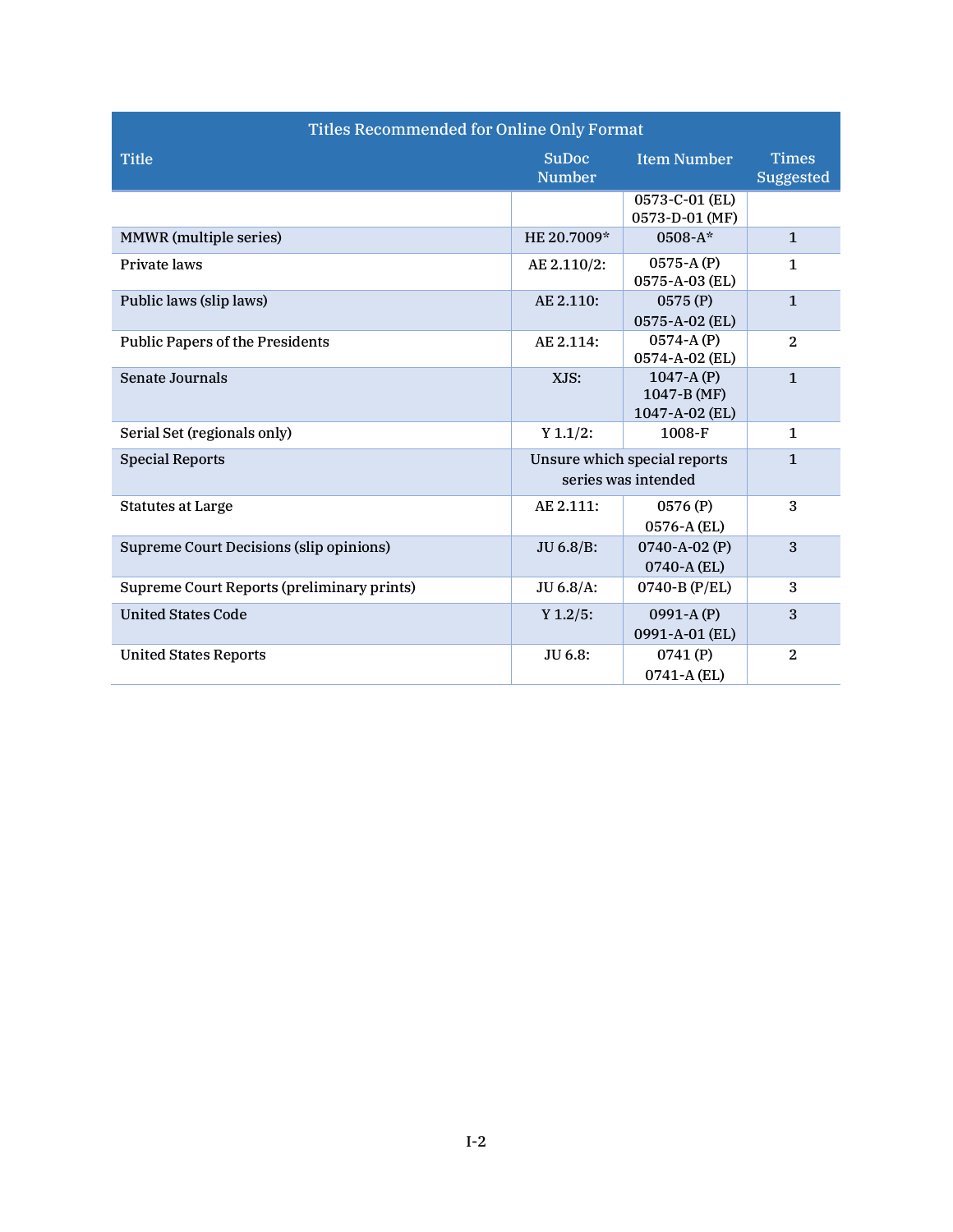## <span id="page-14-0"></span>Appendix II — Regionals' Online Only Format Comments

The table below conveys all the responses to this request for comments: *Please provide any comments* you have about regional depository libraries selecting "online" as a format without having to also select a tangible format.

### Regionals' Comments on Selecting Online Only Format

Several of the selective depositories in our region have expressed the feeling that they are able to withdraw the tangible in favor of the online because they know that the regional will have the print if they need it.

In general, if we could get a title electronically instead of microfiche we would select that. Since we only collect 1/2 of the FDLP collection in paper, we try to collect everything else electronically. We are also talking about a possible shared electronic collection.

As long as the online versions are on a secure, permanent site, I support replacement of tangible with online. I anticipate that in the not-too-distant future, these publications will no longer be printed anyway.

I'm still a little leery of this, since we have had to provide patrons with tangible documents during government shutdowns and Internet outages. For now, I would mostly use the option for preliminary versions of titles for which we eventually get a permanent version. I would probably also use it for items that supersede.

I think this aligns appropriately with patron access needs and changing library dynamics (space, staffing, etc.).

This would be wonderful.

I'm very supportive of this potential change. We often select items in microfiche in order to adhere to the requirement for regionals to select a tangible format and doesn't contribute to enhanced access.

Some patrons do like to see the tangible copies, they do not want to use the online format. I would have to consider our usage and patrons more before making a firm decision to get the online format only. My only other comments concern access and accessibility to online formats. If we only receive online, I would want to make sure patrons can easily access items when needed without restrictions.

Allowing regionals to select only online formats of publications which are later issued in bound/compiled form is a great way to allow us flexibility in managing our collections and space while ensuring that the content of those publications is preserved.

It is a welcome option. Most customers are using online only. This will save space and paper.

I think this plan would give many of us the flexibility that we need. However, I do worry about the long term affects to Regional collections. This should be done thoughtfully and strategically.

I think this is a good and necessary flexibility for regionals overall. Our current practice and policy leans towards retaining physical copies of most titles that are superseded, but this may change in the future and it'd be nice to fall back on this if necessary.

We believe it is important, as the regional repository to have a tangible copy available in the State. This guarantees there will be access to the copy regardless of Internet connectivity and file corruption. Copies from the tangible copy are requested by users - this may be a request for a legal copy.

The Arkansas State Library has limited space and will always consider digital resources in collection development.

This is a wonderful option!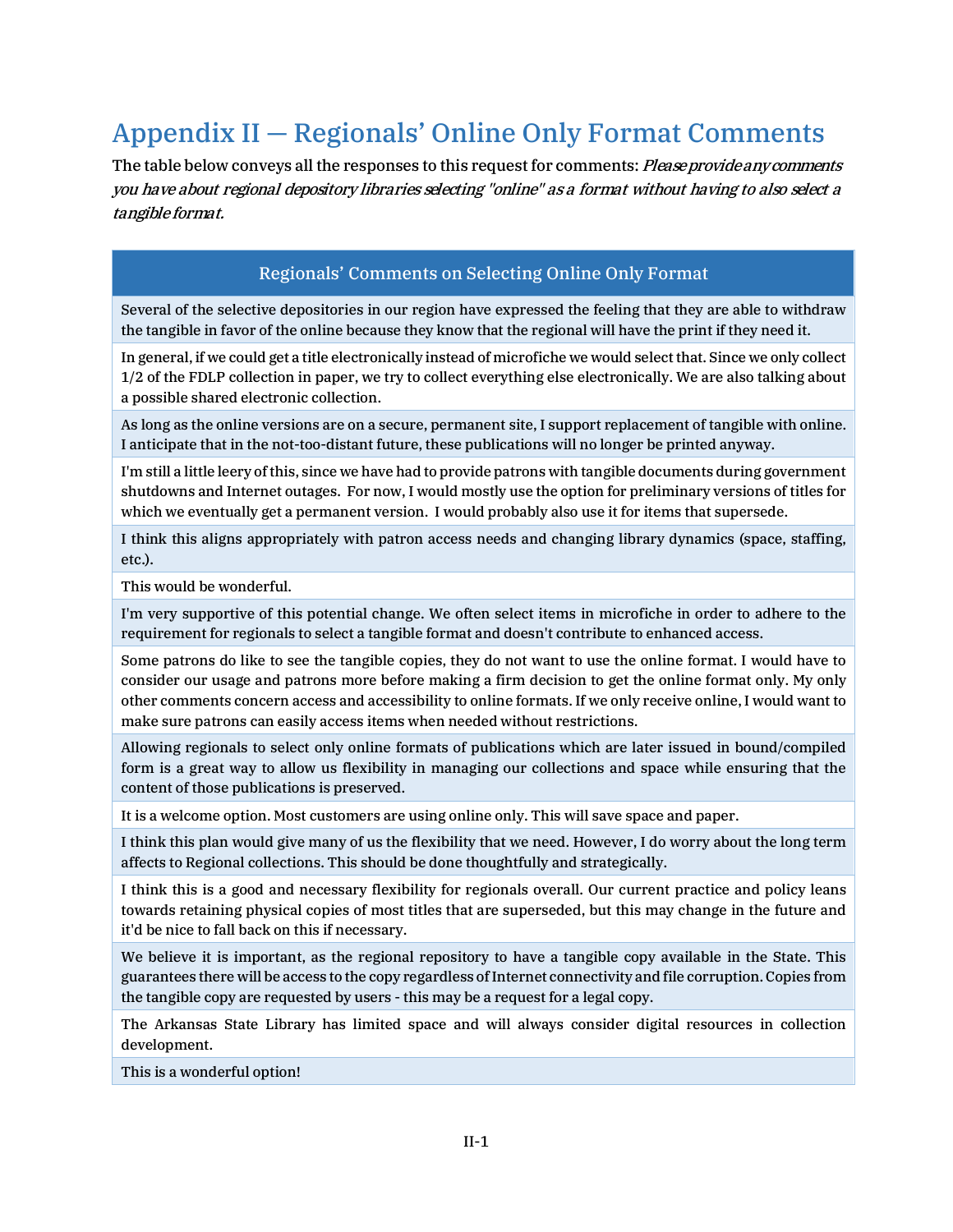### Regionals' Comments on Selecting Online Only Format

I think the online format is more readily used. In general, I find benefit in keeping tangible format for bound volumes but less benefit in maintaining tangible volumes that are superseded; not only is there low usage, but it requires a lot of work for staffing to pull, update holdings records, withdraw items, etc. (especially problematic since the FTE allocation for gov-docs cataloging work at my library is much lower than it was before).

#### A good idea.

Is selecting "online" as a format different from "electronic." If so, how?

This would be great for my library. Although our collection is growing at a slower rate - any reduction of that would be very helpful.

There are positives and negatives to both. If the building burns down or some natural disaster than there might not be a digital copy because it did not meet criteria for digitization. If everything is online then administrators think there is no need for an FDLP.

It would certainly help save paper.

For Texas Tech, space is a major concern. The Library is currently looking at repurposing most of the Library Basement where our print/microform documents collection is. My administrators jump at every chance to go online/discard print. I am pleased to have a fellow regional - Texas State Library - that has the space to continue building their print collection and has complete support of their admin. So far, I am pretty confident that we can remain a regional but we will see.

We would appreciate having the option of online only selection whether or not library takes advantage of it.

I think this is fine as long as you ensure that these are tangible copies geographically distributed

I think this idea makes sense for any title that that is superseded shortly after receipt (within 3 months to a year). However, for titles that are meant as long-term records of federal decision-making, selecting online only seems antithetical to the FDLP's mission. Recent political developments that resulted in the destruction and censorship of web-based information resources (e.g., the EPA website) illustrate that continuity of information access cannot be insured across administrations.

For so many of these titles our patrons tend to start searching for online formats before they turn to the paper, so the paper is not getting as much use as it once did. Add since our collections are in off-site storage during renovations (and portions will remain there) it could be helpful not to have to have to process a piece multiple times - when it arrives and later when it is replaced by a bound volume or superseded.

This is a good idea and a space saving measure. It would be helpful for publications with long runs that may not have heavy use.

1) Concerns were voiced about the permanent availability of online formats.

2) Our answers are based on the current situation. Space will become an issue in the future.

Our library would be in favor of digital selection of these titles.

Only concern is the completeness and officialness of the online version being offered/distributed.

While we are blessed with substantial storage facilities near campus, the reality is that print on demand would be a more cost-effective option for our institution than cataloging and storing hard copy, especially given the growing number of satellite campuses that the KU Libraries is supporting.

We are currently in a transition phase with a new incoming State Librarian. It is still to be determined what their priorities may be.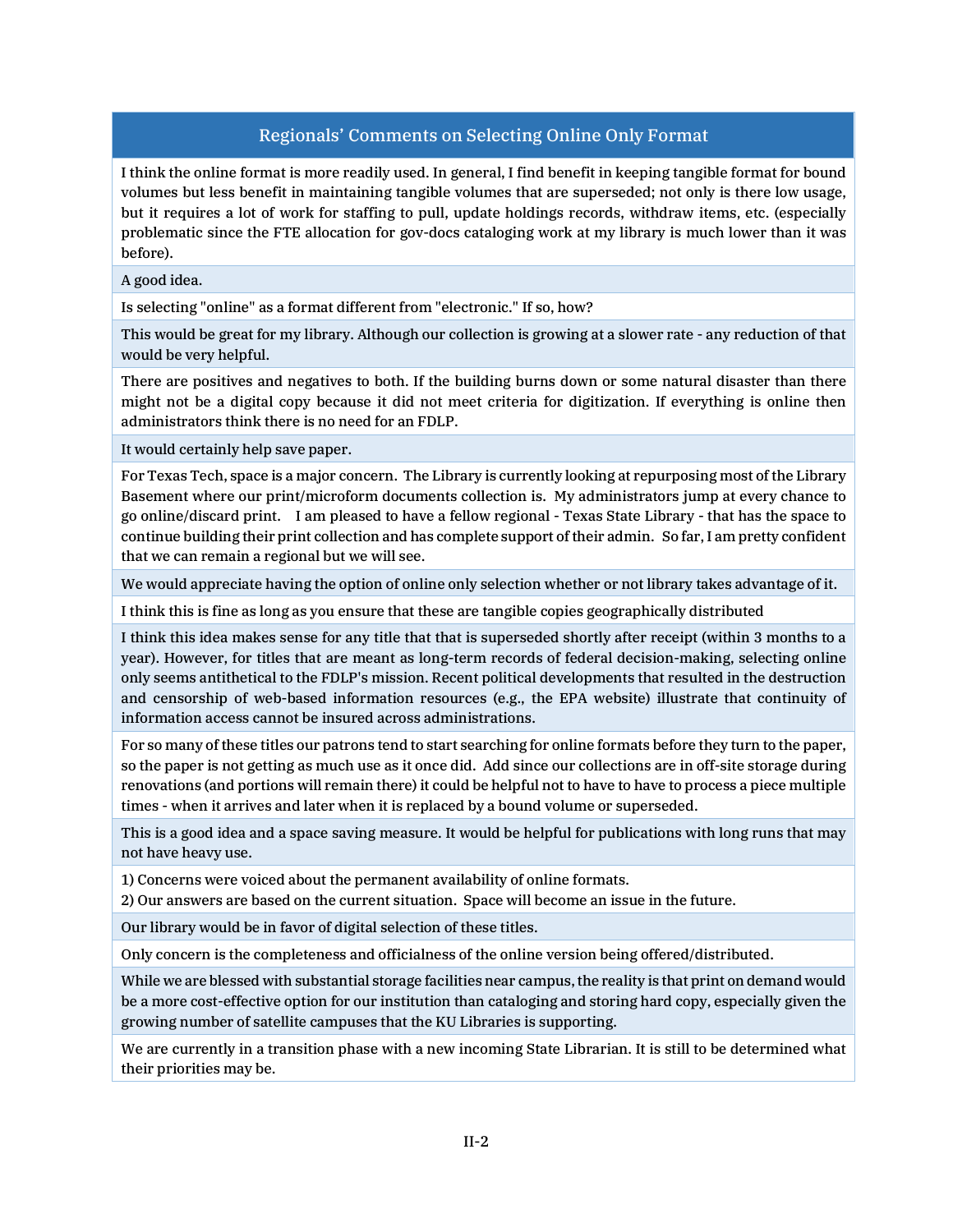### Regionals' Comments on Selecting Online Only Format

Although there are title's I would love to get only in online format, a lot of what we get title-wise has value as tangible items.

It is unclear to me what this survey is really asking. Do you want to know if Regionals, who are required to permanently retain FDLP publications, would prefer to do that with online formats? Is the option to switch from tangible deposit to digital deposit, or are you asking if we want to give up our retention responsibility and rely on GPO to do this through GovInfo? I still believe in the value on distributed holdings of FDLP tangible collections to assure preservation.

As a front-line librarian, I'm still nervous about technical or political issues that could affect digital access to depository materials. As far as what I'd like to select in digital format, I balance what are essential pubs for our users, and what are space hogs or difficult to process.

I would be interested in this option

Workarounds for daily receipt depend on institutional knowledge of the paraprofessionals. As attrition takes those folks, it may be harder to develop efficient or effective solutions to daily receipt in the next generation.

This would be extremely helpful regarding space concerns within our libraries in addition to making these materials more accessible (particularly during a pandemic or limited building hours) to a larger portion of our state.

Selecting online format would save us space. Our library is looking into moving our collection yet again.

As I stated in my message for the Congressional Record, if the online version is considered "official" then I would be willing to select the online; to date the only title that meets that requirement is the "Federal Register"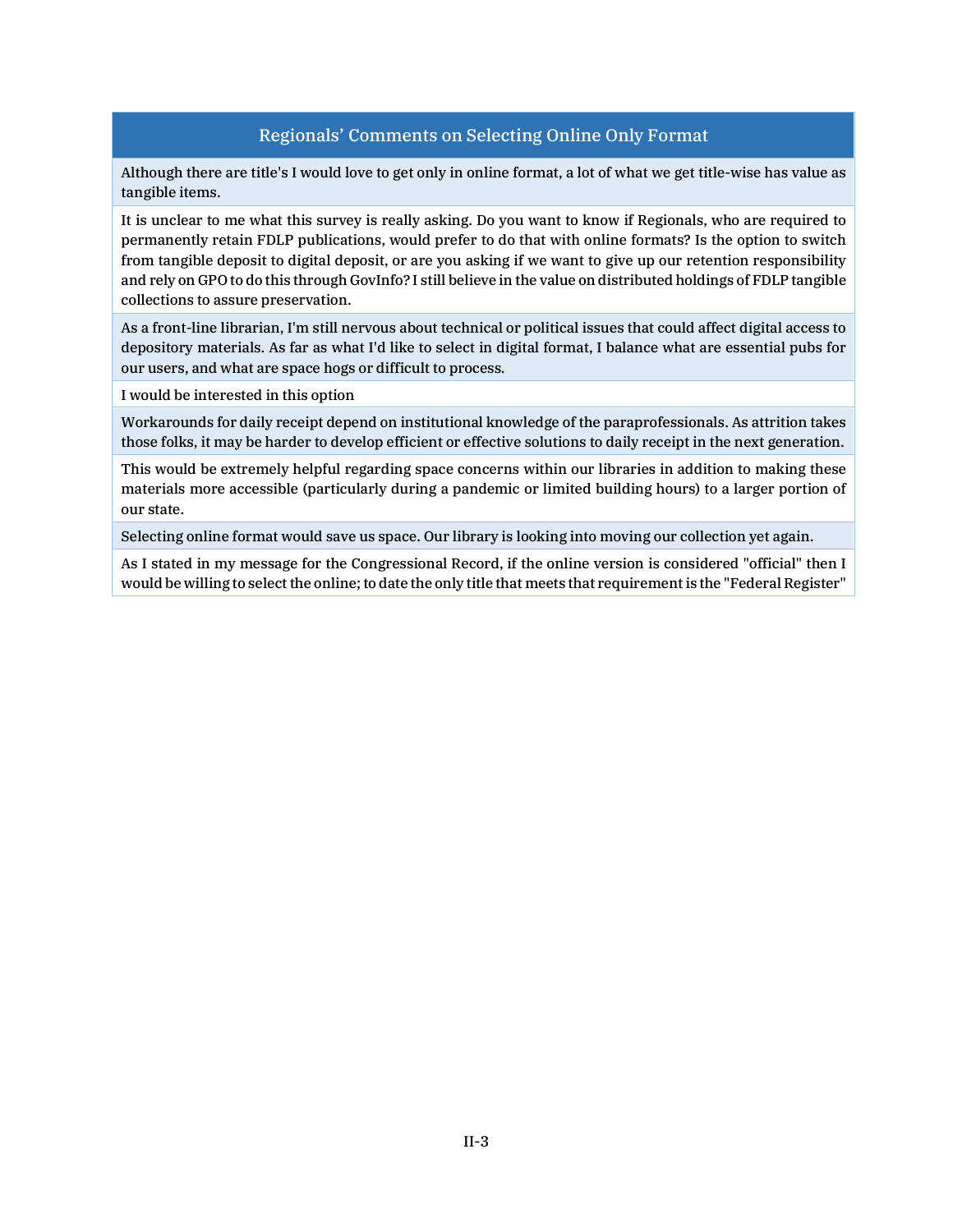# <span id="page-17-0"></span>Appendix III — Questions Raised

The table below conveys all the responses to this request for questions: *Please provide any questions* you have about regional depository libraries selecting "online" as a format without having to also select a tangible format that you would like GPO to address.

#### Questions Raised about Selecting "Online" as the Regional's Only Format

I think this is a good idea and the option to select high interest items in paper is appreciated. I realize ND is in an odd position but I suspect the shared regionals will feel the same way.

The publications we would really like to deselect in print are FCC record, terminal area charts and terminal procedures publications, the latter 2 of which are not available electronically. We are running out of space!

I would like some assurance that there will be robust permanent access to the online items, meaning that they will still be available during government shutdowns, and there would be some provision for access in the event of a long-term Internet outage, or other potential disruption.

Would you (GPO) require one regional per geographic area to receive and retain a print copy of these titles (similar to Preservation Stewards)?

Will hard copy be kept by GPO or any libraries?

Can you explain what receiving through digital deposit means?

What does "digital deposit" mean? Will a digital copy be sent to the libraries that select "online" as a format?

Will there be a dark archive for the online version so that it can be restored in the event of a disaster?

When using the term "digital deposit" does this require repositories the ability to house and maintain digital assets on a server?

The only concern are long-term ones - ensuring that they are usable in a 100, 200, etc. years and is sustainable. I think it would also help for there to be preservation stewards as back up.

Will this happen through an automated digital deposit process?

Would it be beneficial for some regionals to still receive and retain the tangible version even if others only select the online version (would regionals who still receive and retain the tangible be something like preservation stewards for those items)? Is the idea of the regional as a resource to the regional's selectives for tangible items selectives don't have changing?

Does digital deposit mean storing digital files? Or does it mean linking to files stored elsewhere? We can't do the first, but we can do the second.

Is this related to the Regional Discard Policy? As long as you follow those guidelines, I don't see any problem with this

What plans are in place to insure the long-term accessibility of such resources? What office or agency maintains the servers used in providing this service? Would the GPO consider working with universities to establish a network of secondary hosting services to ensure long-term continuity of access for online-only resources? Does the GPO realize that once tangible materials are no longer distributed, many libraries will move to silently decommission depository services?

How will the catalog records for the "online" format differ from the records we now receive for the document which includes the PURL? Digital deposit is a great idea for libraries that have the online storage space, which is too expensive for us to commit to.

Many individuals still prefer paper format as it tends to be easier to search.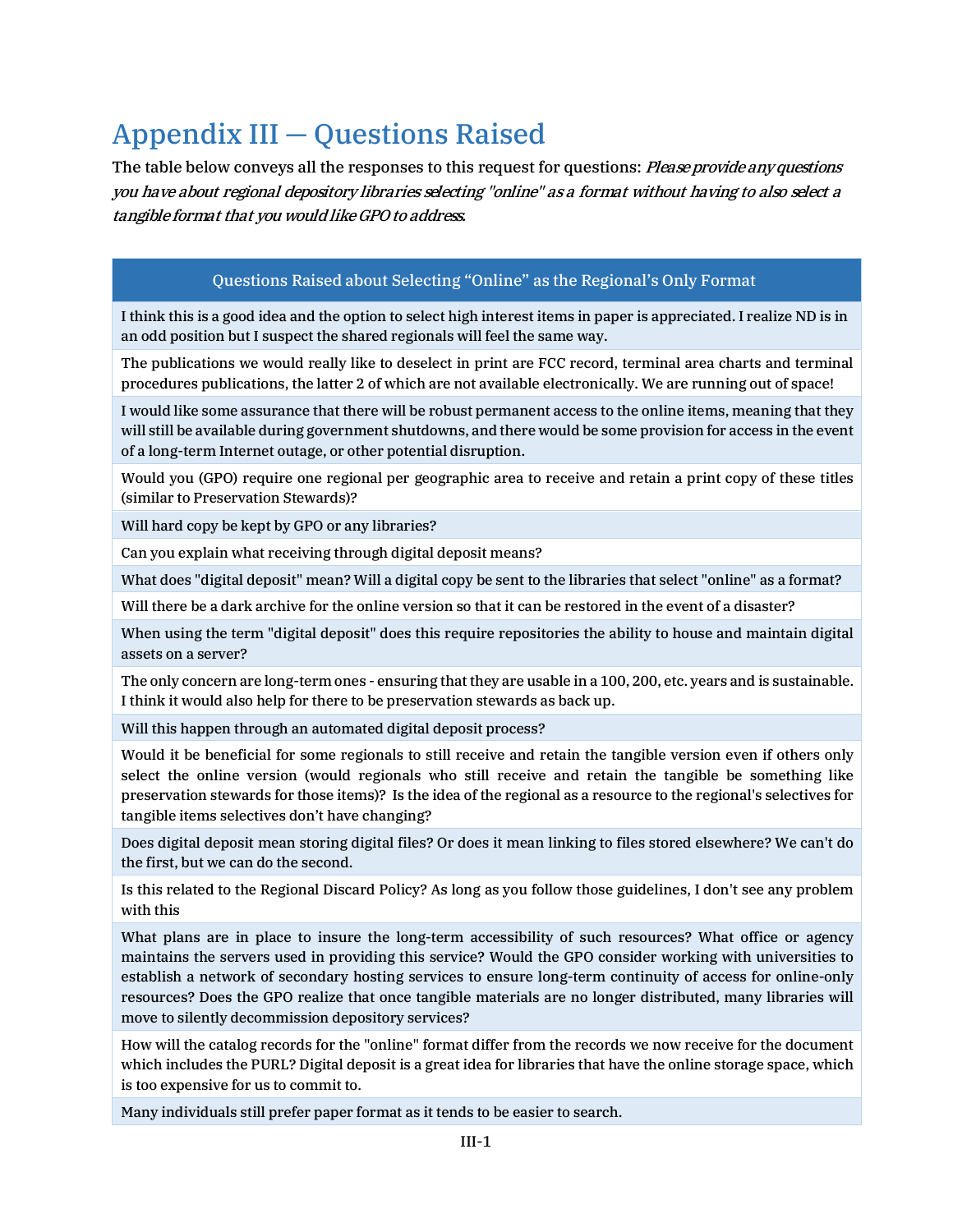#### Questions Raised about Selecting "Online" as the Regional's Only Format

Would the online format be acceptable for legal purposes?

Can you clarify how you will ensure permanent public access to tangible FDLP collections with this policy change?

Would we try to retain 4 geographically dispersed copies in tangible?

see answer to #8: As I stated in my message for the Congressional Record, if the online version is considered "official" then I would be willing to select the online; to date the only title that meets that requirement is the "Federal Register"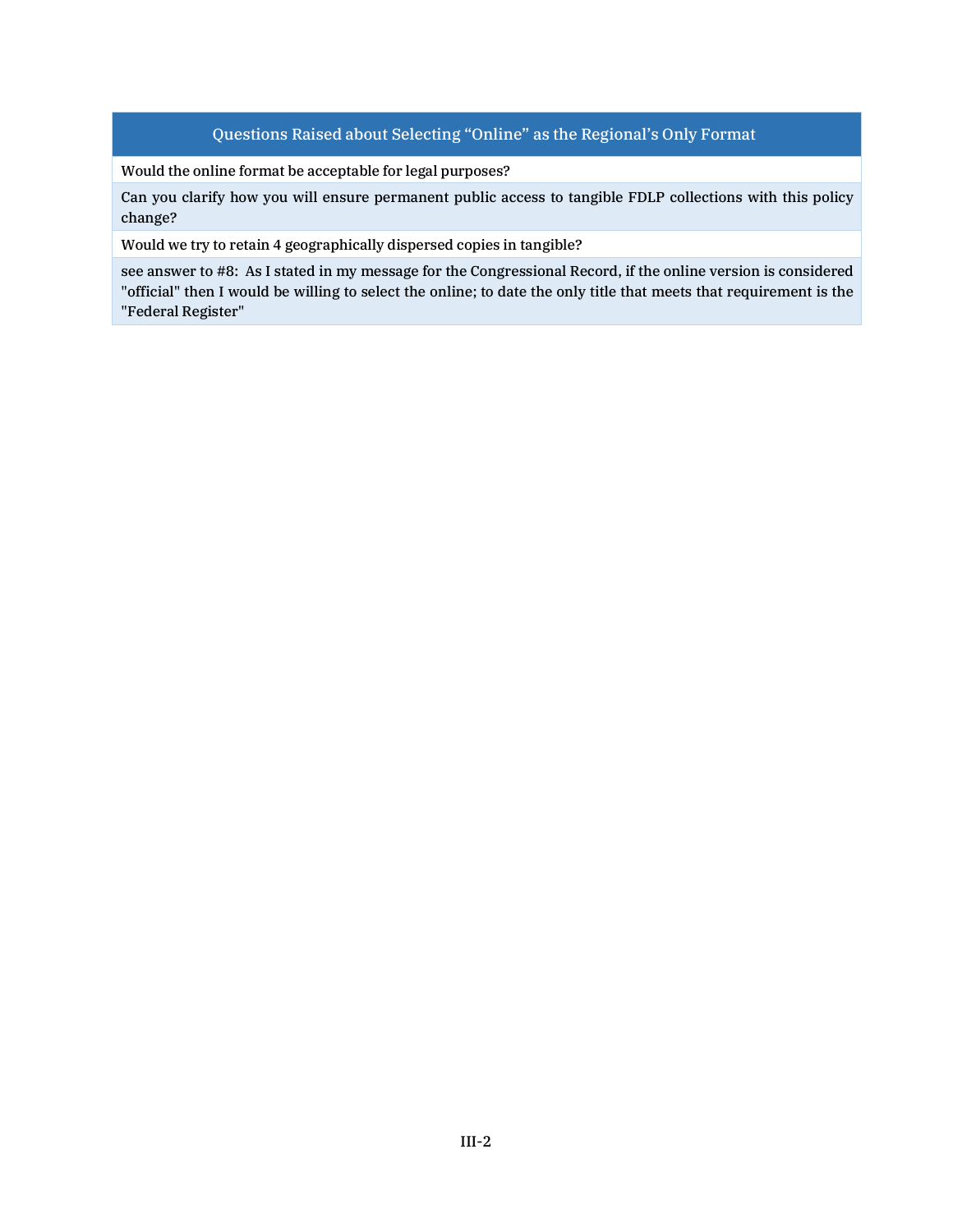# <span id="page-19-0"></span>Appendix IV — Microfiche

The table below has all of the responses to this question about microfiche: The selection rates for the Congressional Record (Daily) and the Federal Register in microfiche are high, though we hear anecdotally that library patrons do not like to use it. Briefly, tell us why you select microfiche and how you use it, e.g., weed the paper daily editions when they supersede, but retain them in microfiche.

### Why Microfiche Is Selected and How It Is Used

We only retain the Federal Register for two years plus present in paper because we retain it in microfiche. If there is a request we can scan the fiche and email it to the patron.

We select the microfiche due to space issues. Weeding rarely happens, but as we start to run out of room it will happen. It is kept off site and is available upon request- which is not often. If the cabinets were on site weeding would occur more often.

We have selected and retained microfiche daily CR and FR but they are never used because we refer users to the online versions. It would be great not to have to select the microfiche. We are facing huge budget cuts due to COVID-19 and it is increasingly difficult to justify receiving and housing documents that no one uses.

We retain all of the microfiche permanently. We rarely get in-person patrons using the fiche. Usually, I am either using the fiche myself to answer a question, or we copy specific articles and send them to the patron. We have a microform reader that can scan and email fiche pages.

Selecting microfiche ensures I have a tangible copy if I need to weed the paper, if it is damaged or lost. It allows me flexibility. If I could do the same with the online format, I would likely deselect microfiche as the online format is more accessible for patrons.

We select microfiche due to lack of space on the shelf for print volumes. The fiche is never is used, and we're starting to run low on space for this format, too.

We have access to these resources in multiple digital formats, so the fiche is only selected (and retained) in order to adhere to the requirement for selecting a tangible format. We don't select the paper editions of either of these titles.

To reduce space issues

We select microfiche because we weed the paper daily editions when they superseded, but retain them in microfiche. We honestly haven't had a lot of usage of the microfiche copies.

We select the Congressional Record (Daily) and Federal Register only in microfiche and online versions. We no longer select the print versions. For several years, those publications in print have gotten zero usage patrons much prefer the online versions. We retain the microfiche for the rare occasion that a patron needs the tangible version. Microform is a high priority for us - we have other high-use microform collections (e.g. historic newspapers) and have state-of-the-art microform readers.

We have deselected paper for the FR and must select the microfiche. We are planning to do the same with the CR. If online only is an option, we would deselect the microfiche as customers do not use it. There is also not a way to recycle it when it is superseded.

The MF is discarded once the final editions are received. My predecessor took items in multiple tangible formats. I am slowly working on bringing us down to taking only one type of tangible format.

For both of these titles, we retain the microfiche as our physical copy and keep only the last two years in paper for the Federal Register and weed the Congressional Record daily in paper once the bound edition is received. Since our regional policy and procedure has leaned towards retaining physical copies of (mostly)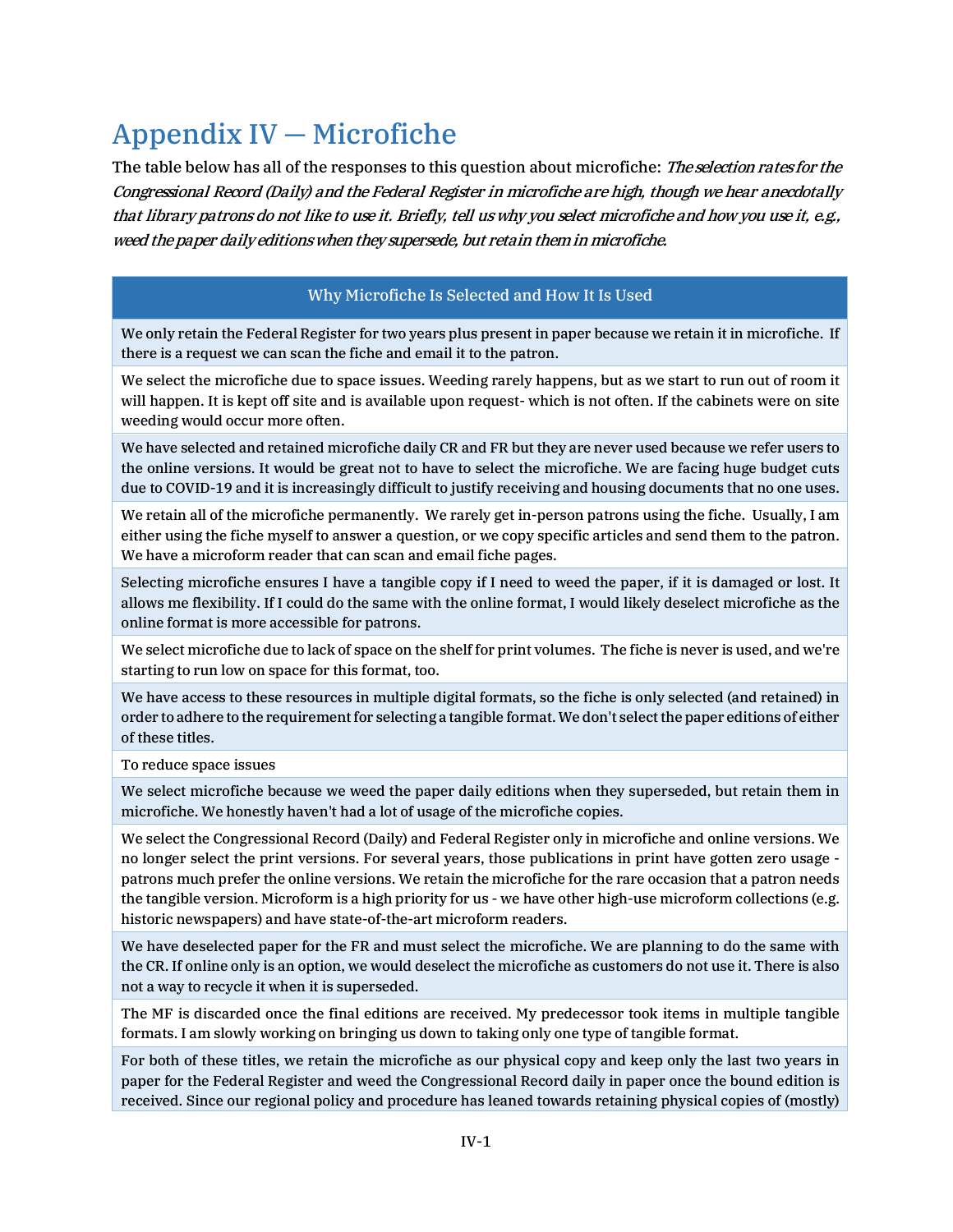### Why Microfiche Is Selected and How It Is Used

all superseded federal documents, we've had to rely on microfiche for these large serials just for practicality on space. Mostly, our patrons rely on the electronic for access.

to weed the superseded paper daily editions

Space is the biggest reason

The NYS Library weeds the tangible copy of the Congressional record (Daily) editions when we receive the bound tangible copy. The NYS Library weeds the Federal Register when we receive the microfiche. The microfiche is used to fulfill requests for copies used for legal purposes that cannot be fulfilled by a digital copy.

We retain only the daily editions in paper that we did not receive in microfiche. Microfiche is selected due to space limitations.

N/A

We weed paper daily editions when they supersede and the microfiche act as legacy documents.

Retain the fiche and weed paper editions when they supersede.

N/A

Microfiche is selected solely for housing purposes. Paper is takes up more room more quickly than microfiche. However, we are also running out of microfiche room as well. A next good option would be to have an online or electronic format only option.

We select microfiche because they use less space than paper copies. We have superseded some in the past, but we retain a couple of years before we withdraw them from the collection. Weeding them is a challenge, but we have not done much microfiche weeding. We have been de-duping titles and keeping the microfiche - also due to space constraints.

Even though microfiche is not popular it still saves space.

We do weed the paper daily editions after we receive the microfiche. We have traditionally selected microfiche as the tangible backup for the daily.

Retaining copies in microfiche is the best preservation medium and takes up the least space. There is also value in backup copies. Lastly, if the paper is weeded, we have the fiche.

We had selected microfiche before I came to Tech and I didn't see a reason to change it. We do weed the paper daily editions and retain them in microfiche, which is a benefit of still receiving microfiche. However, I think almost 100% of our patrons use Congressional Record/Federal Register online only.

CR - Paper dailies are discarded when bound is received. We retain fiche dailies. We retain fiche instead of paper due to space concerns. FR - Paper kept until fiche received. Fiche is retained instead of paper due to space concerns.

We select FR microfiche because it satisfies the requirement to take one tangible format, but our users prefer to use our library's subscription databases because they offer the best search functions.

It's all about space and ease of storage. The shipments are small and the processing work is minimal.

If patrons do not like using them, it is due to the readers involved. With the most modern fiche readers, digital scans of content are made possible. Fiche are the best means by which tangible records can be disseminated within a system running low on physical space resources.

I believe the decision to select fiche was made because it is easier to retain/store than the paper daily editions, which are weeded periodically.